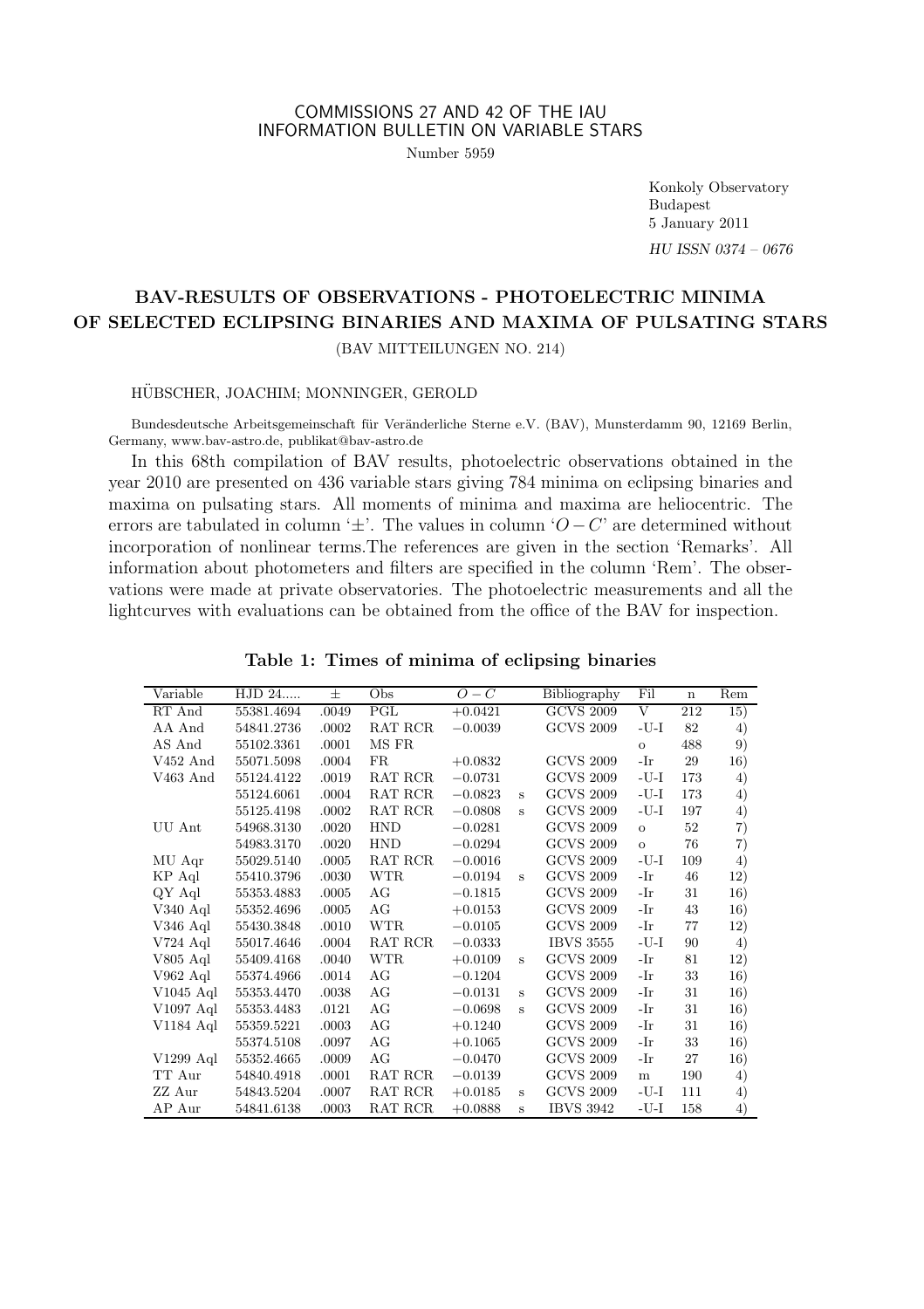Table 1: (cont.)

| Variable   | $\overline{\mathrm{HJD}}$ 24 | $\pm$          | Obs      | $O-C$     |         | Bibliography       | Fil                       | $\bf n$  | Rem         |
|------------|------------------------------|----------------|----------|-----------|---------|--------------------|---------------------------|----------|-------------|
| AP Aur     | 54911.3657                   | .0002          | RAT RCR  | $+0.0931$ |         | <b>IBVS 3942</b>   | $-U-I$                    | 87       | 4)          |
| EM Aur     | 54909.3642                   | .0010          | RAT RCR  | $-0.1946$ |         | <b>GCVS 2009</b>   | $-U-I$                    | 80       | 4)          |
| HL Aur     | 54910.3029                   | $.0002\,$      | RAT RCR  | $-0.0148$ |         | <b>GCVS 2009</b>   | $\mathbf{-U}\mathbf{-I}$  | 44       | 4)          |
| KU Aur     | 54838.3742                   | $.0002\,$      | RAT RCR  | $+0.0258$ |         | <b>GCVS 2009</b>   | $-U-I$                    | 77       | 4)          |
| NN Aur     | 55295.4256                   | .0004          | FR.      |           |         |                    | -Ir                       | 40       | 16)         |
| SU Boo     | 54947.3748                   | .0005          | RAT RCR  | $+0.0187$ |         | <b>GCVS 2009</b>   | $-U-I$                    | 85       | 4)          |
| TY Boo     | 55281.4350                   | .0022          | AG       | $-0.0321$ | s       | BAVM 68            | -Ir                       | 58       | 16)         |
|            | 55281.5912                   | .0010          | AG       | $-0.0345$ |         | BAVM 68            | -Ir                       | 58       | 16)         |
| TZ Boo     | 55311.4755                   | .0002          | GB       | $-0.0352$ |         | BAVM 68            | V                         | 100      | 5)          |
|            | 55313.4059                   | .0002          | GВ       | $-0.0364$ | s       | BAVM 68            | V                         | 121      | 5)          |
|            | 55314.4476                   | .0046          | АG       | $-0.0347$ |         | BAVM 68            | -Ir                       | 99       | 16)         |
|            | 55314.4476                   | .0002          | GB       | $-0.0347$ |         | BAVM 68            | $\ensuremath{\mathbf{V}}$ | 131      | 5)          |
|            | 55314.5953                   | .0010          | AG       | $-0.0356$ | S       | BAVM 68            | -Ir                       | 99       | 16)         |
|            | 55315.4863                   | .0001          | GB       | $-0.0361$ | S       | BAVM 68            | V                         | 85       | 5)          |
|            | 55316.3772                   | .0001          | GB       | $-0.0366$ | S       | BAVM 68            | V                         | 83       | 5)          |
|            | 55316.5284                   | .0021          | AG       | $-0.0340$ |         | BAVM 68            | $-Ir$                     | 56       | 16)         |
|            | 55352.4844                   | .0002          | GB       | $-0.0340$ |         | BAVM 68            | V                         | 85       | 5)          |
|            | 55358.4273                   | .0001          | GB       | $-0.0342$ |         | BAVM 68            | V                         | 81       | 5)          |
|            | 55362.4378                   | .0001          | GВ       | $-0.0353$ | Ś       | BAVM 68            | V                         | 95       | 5)          |
| VW Boo     | 54953.3787                   | .0003          | RAT RCR  | $-0.0655$ |         | <b>BAVR 32,122</b> | $-U-I$                    | 61       | $^{4)}$     |
| XY Boo     | 55294.4146                   | .0014          | AG       | $+0.0073$ | $\,$ s  | <b>GCVS 2009</b>   | V                         | 63       | 16)         |
|            | 55294.5997                   | .0023          | AG       | $+0.0071$ |         | <b>GCVS 2009</b>   | V                         | 63       | 16)         |
|            | 55310.5361                   | .0035          | AG       | $+0.0100$ |         | <b>GCVS 2009</b>   | -Ir                       | 35       | 16)         |
| YY Boo     | 55316.5096                   | .0038          | AG       | $-0.1053$ |         | <b>GCVS 2009</b>   | -Ir                       | 56       | 16)         |
| AC Boo     | 55301.3887                   | .0021          | PGL      | $+0.0060$ | s       | <b>GCVS 2009</b>   | V                         | 213      | 18)         |
| AQ Boo     | 55294.4080                   | $.0032\,$      | AG       |           |         |                    | -Ir                       | 63       | 16)         |
|            | 55294.5743                   | $.0022\,$      | AG       |           |         |                    | $-Ir$                     | 63       | 16)         |
|            | 55310.3964                   | .0044          | AG       |           |         |                    | -Ir                       | 35       | 16)         |
|            | 55310.5638                   | .0012          | AG       |           |         |                    | -Ir                       | 35       | 16)         |
| AR Boo     | 55310.4363                   | .0042          | AG       | $+0.0970$ | s       | <b>GCVS 2009</b>   | -Ir                       | 36       | 16)         |
|            | 55310.6074                   | .0001          | AG       | $+0.0597$ |         | <b>GCVS 2009</b>   | -Ir                       | 36       | 16)         |
| DU Boo     | 55341.4260                   | .0018          | JU       |           |         |                    | $\circ$                   | 40       | 5)          |
| EW Boo     | 55073.3606                   | .0002          | RAT RCR  |           |         |                    | $-U-I$                    | 104      | <b>20</b> ) |
|            | 55314.4498                   | .0075          | AG       |           |         |                    | -Ir                       | 99       | 16)         |
| FY Boo     | 55310.3770                   | .0004          | AG       |           |         |                    | -Ir                       | 36       | 16)         |
|            | 55310.4990                   | .0009          | AG       |           |         |                    | -Ir                       | 36       | 16)         |
| GM Boo     | 55315.3853                   | .0031          | AG       |           |         |                    | -Ir<br>-Ir                | 50       | 16)         |
| GN Boo     | 55315.5660                   | .0060          | AG<br>AG |           |         |                    | -Ir                       | 50<br>50 | 16)         |
|            | 55315.3905<br>55315.5408     | .0010<br>.0007 | AG       |           |         |                    | -Ir                       | 50       | 16)         |
| GP Boo     |                              |                |          |           |         |                    | -Ir                       | 50       | 16)         |
| GQ Boo     | 55315.4505<br>55315.4348     | .0130<br>.0039 | AG<br>AG |           |         |                    | -Ir                       | 50       | 16)<br>16)  |
| GT Boo     | 55314.4104                   | .0085          | AG       |           |         |                    | -Ir                       | 99       | 16)         |
|            | 55316.4070                   | .0060          | AG       |           |         |                    | -Ir                       | 55       | 16)         |
| GW Boo     | 55294.3962                   | .0058          | AG       | $+0.1044$ |         | <b>GCVS 2009</b>   | V                         | 63       | 16)         |
|            | 55310.4066                   | .0036          | AG       | $+0.1674$ |         | GCVS 07            | -Ir                       | 40       | 16)         |
|            | 55310.5829                   | .0011          | AG       | $+0.0779$ | s       | <b>GCVS 2009</b>   | -Ir                       | 40       | 16)         |
| GX Boo     | 55310.5412                   | .0042          | AG       | $-0.0017$ | s       | <b>GCVS 2009</b>   | -Ir                       | 36       | 16)         |
| HR Boo     | 55315.4281                   | .0047          | AG       | $-0.0398$ |         | <b>GCVS 2009</b>   | -Ir                       | 50       | 16)         |
| SV Cam     | 55227.3471                   | .0035          | PGL      | $+0.0454$ | s       | GCVS 09            | V                         | 63       | 18)         |
| AO Cam     | 54844.2284                   | .0002          | RAT RCR  | $-0.0697$ | s       | <b>GCVS 2009</b>   | $-U-I$                    | 42       | 4)          |
|            | 55194.4182                   | .0001          | WN       | $-0.0868$ |         | GCVS 09            | V                         | 103      | 13)         |
|            | 55263.3661                   | .0012          | JU       | $-0.0915$ |         | GCVS 09            | $\circ$                   | $52\,$   | 5)          |
| AV Cam     | 54908.3802                   | .0002          | RAT RCR  | $-0.0687$ |         | <b>GCVS 2009</b>   | $-U-I$                    | 102      | 4)          |
| $CD$ $Cam$ | 55263.4969                   | .0146          | AG       |           |         |                    | -Ir                       | 62       | 16)         |
| NQ Cam     | 55263.3772                   | .0015          | AG       | $+0.0901$ |         | <b>GCVS 2009</b>   | -Ir                       | 61       | 16)         |
|            | 55263.5585                   | .0013          | AG       | $+0.0904$ | $\,$ s  | GCVS 07            | -Ir                       | 61       | 16)         |
|            | 55316.4251                   | .0035          | AG       | $+0.0918$ | $\bf s$ | GCVS 07            | -Ir                       | 51       | 16)         |
| NR Cam     | 54910.3790                   | .0002          | RAT RCR  | $+0.0024$ |         | <b>GCVS 2009</b>   | $-U-I$                    | 245      | 4)          |
|            | 54910.5077                   | .0002          | RAT RCR  | $+0.0031$ | Ś       | <b>GCVS 2009</b>   | $-U-I$                    | 245      | 4)          |
|            | 54910.6361                   | .0003          | RAT RCR  | $+0.0036$ |         | <b>GCVS 2009</b>   | $-U-I$                    | 245      | 4)          |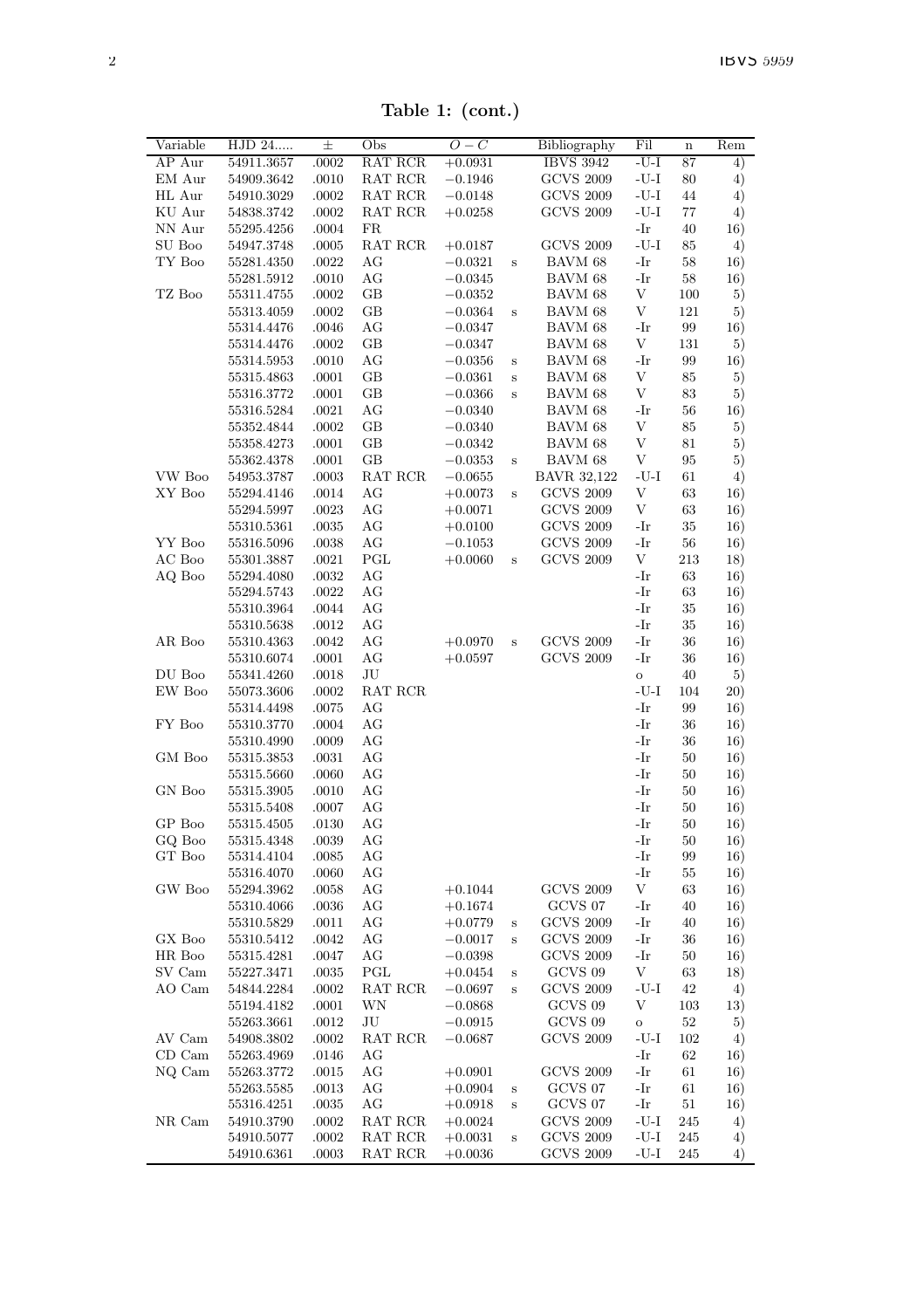Table 1: (cont.)

| Variable                   | HJD 24     | 士     | Obs                                       | $\overline{O}-C$ |              | Bibliography       | Fil        | $\mathbf n$ | Rem  |
|----------------------------|------------|-------|-------------------------------------------|------------------|--------------|--------------------|------------|-------------|------|
| NS Cam                     | 55263.3587 | .0056 | AG                                        | $-0.0487$        |              | <b>GCVS 2009</b>   | -Ir        | 66          | 16)  |
| NU Cam                     | 54911.5670 | .0005 | RAT RCR                                   | $+0.0358$        |              | <b>GCVS 2009</b>   | $-U-I$     | 184         | 4)   |
| TX Cnc                     | 55192.4713 | .0001 | RAT RCR                                   | $+0.0372$        |              | <b>GCVS 2009</b>   | $-U-I$     | 95          | (20) |
| WX Cnc                     | 54881.3266 | .0003 | RAT RCR                                   | $+0.0125$        | Ś            | <b>GCVS 2009</b>   | $-U-I$     | 115         | 4)   |
| AH Cnc                     | 54173.4445 | .0017 | SCI                                       | $+0.0372$        |              | <b>GCVS 2009</b>   | $\circ$    | 77          | 5)   |
| EH Cnc                     | 54857.3580 | .0003 | RAT RCR                                   |                  |              |                    | $-U-I$     | 86          | 4)   |
| FF Cnc                     | 55279.4636 | .0002 | FR.                                       | $-0.1897$        |              | <b>IBVS 3859</b>   | $-Ir$      | 62          | 16)  |
| GO Cnc                     | 55275.3979 | .0015 | AG                                        |                  |              |                    | -Ir        | 23          | 16)  |
| HN Cnc                     | 54861.3853 | .0003 | RAT RCR                                   | $-0.0166$        |              | <b>IBVS 5260</b>   | $-U-I$     | 96          | 4)   |
| IL Cnc                     | 54866.4299 | .0003 | RAT RCR                                   | $+0.0461$        | $\,$ s       | <b>GCVS 2009</b>   | $-U-I$     | 84          | 4)   |
|                            | 55275.4110 | .0013 | AG                                        | $+0.0580$        | $\mathbf{s}$ | <b>GCVS 2009</b>   | $-Ir$      | 25          | 16)  |
|                            | 55295.3479 | .0010 | AG                                        | $+0.0550$        |              | <b>GCVS 2009</b>   | -Ir        | 45          | 16)  |
|                            | 55295.4840 | .0009 | AG                                        | $+0.0573$        | S            | <b>GCVS 2009</b>   | $-Ir$      | 45          | 16)  |
| IM Cnc                     | 55275.4354 | .0001 | AG                                        | $-0.0028$        | S            | <b>GCVS 2009</b>   | $-Ir$      | 24          | 16)  |
| IO Cnc                     | 55295.4652 | .0022 | AG                                        | $+0.0091$        | S            | <b>GCVS 2009</b>   | $-Ir$      | 43          | 16)  |
| IT Cnc                     | 55275.4235 | .0019 | AG                                        | $-0.0488$        | S            | <b>GCVS 2009</b>   | -Ir        | 27          | 16)  |
|                            | 55295.4284 | .0023 | AG                                        | $-0.0460$        | S            | <b>GCVS 2009</b>   | $-Ir$      | 43          | 16)  |
| VZ CVn                     | 54943.3740 | .0002 | RAT RCR                                   | $-0.0011$        | s            | <b>GCVS 2009</b>   | $\,$ m     | 65          | 4)   |
| BI CVn                     | 55309.4183 | .0039 | AG                                        | $+0.0264$        | Ś            | <b>GCVS 2009</b>   | -Ir        | 59          | 16)  |
| BO CVn                     | 55294.3759 | .0091 | AG                                        |                  |              |                    | -Ir        | 154         | 16)  |
| DF CVn                     | 55309.3901 | .0012 | AG                                        |                  |              |                    | $-Ir$      | 59          | 16)  |
|                            | 55309.5525 | .0010 | AG                                        |                  |              |                    | $-Ir$      | 59          | 16)  |
| DR CVn                     | 55309.4294 | .0044 | AG                                        | $+0.0412$        |              | <b>GCVS 2009</b>   | -Ir        | 59          | 16)  |
|                            | 55309.5967 | .0017 | AG                                        | $+0.0440$        | S            | <b>GCVS 2009</b>   | -Ir        | 59          | 16)  |
| DX CVn                     |            | .0004 | RAT RCR                                   |                  |              | <b>GCVS 2009</b>   | $-U-I$     | 77          |      |
|                            | 54941.3625 |       | AG                                        | $+0.0013$        |              |                    | $-Ir$      | 59          | 4)   |
|                            | 55309.4697 | .0018 |                                           | $+0.0050$        |              | <b>GCVS 2009</b>   | $-Ir$      | 59          | 16)  |
| DY CVn                     | 55309.4431 | .0012 | AG                                        | $-0.0037$        | S            | <b>GCVS 2009</b>   |            |             | 16)  |
|                            | 55309.5657 | .0008 | AG                                        | $-0.0041$        |              | <b>GCVS 2009</b>   | $-Ir$      | 59          | 16)  |
| EE CVn                     | 55315.3876 | .0029 | AG                                        | $-0.0058$        | S            | <b>GCVS 2009</b>   | $-Ir$      | 61          | 16)  |
| EH CVn                     | 55315.4511 | .0023 | AG                                        | $-0.0494$        |              | <b>GCVS 2009</b>   | $-Ir$      | 59          | 16)  |
|                            | 55315.5953 | .0040 | AG                                        | $-0.0370$        | S            | <b>GCVS 2009</b>   | -Ir        | 59          | 16)  |
| EI CVn                     | 55315.4722 | .0012 | AG                                        | $-0.0170$        | Ś            | <b>GCVS 2009</b>   | $-Ir$      | 60          | 16)  |
|                            | 55315.6041 | .0002 | AG                                        | $-0.0154$        |              | <b>GCVS 2009</b>   | $-Ir$      | 60          | 16)  |
| BZ Cas                     | 54840.4030 | .0003 | RAT RCR                                   | $+0.2740$        |              | <b>GCVS 2009</b>   | -U-I       | 66          | 4)   |
| IR Cas                     | 55192.2594 | .0001 | RAT RCR                                   | $+0.0084$        |              | <b>GCVS 2009</b>   | $-U-I$     | 121         | 20)  |
| MR Cas                     | 55063.5061 | .0024 | AG                                        | $+0.0220$        |              | <b>GCVS 2009</b>   | -Ir        | 30          | 16)  |
| OR Cas                     | 55374.4332 | .0007 | AG                                        | $-0.0232$        |              | <b>GCVS 2009</b>   | -Ir        | 38          | 16)  |
| PV Cas                     | 54840.2923 | .0003 | $\operatorname{RAT}$ $\operatorname{RCR}$ | $-0.0345$        |              | <b>GCVS 2009</b>   | $-U-I$     | 69          | 4)   |
| QQ Cas                     | 54155.3169 | .0004 | RAT RCR                                   | $+0.4489$        |              | <b>BAVR 35,1</b>   | $-U-I$     | 165         | 20)  |
| $V366$ Cas                 | 55374.4334 | .0018 | AG                                        | $-0.0356$        | S            | <b>IBVS 4798</b>   | -Ir        | 38          | 16)  |
| $V387$ Cas                 | 55374.4561 | .0035 | AG                                        | $+0.1023$        |              | <b>GCVS 2009</b>   | $-Ir$      | 38          | 16)  |
| $V440$ Cas                 | 55154.3420 | .0005 | FR                                        |                  |              |                    | -Ir        | 67          | 16)  |
|                            | 55154.5027 | .0008 | FR.                                       |                  |              |                    | -Ir        | 67          | 16)  |
| $V952$ Cas                 | 54843.2532 | .0007 | RAT RCR                                   | $-0.0072$        |              | BAVM148            | $-U-I$     | 82          | 4)   |
| VW Cep                     | 55394.4511 | .0035 | PGL                                       | $-0.0532$        | $\,$ s       | <b>GCVS 2009</b>   | V          | 363         | 15)  |
| XX Cep                     | 55376.4583 | .0010 | JU                                        | $-0.0122$        |              | <b>GCVS 2009</b>   | $\circ$    | 50          | 5)   |
| CW Cep                     | 55353.5002 | .0069 | PGL                                       | $+0.0167$        |              | <b>GCVS 2009</b>   | V          | 251         | 18)  |
|                            | 55398.4932 | .0050 | JU                                        | $-0.0212$        | S            | GCVS 09            | $\ddot{o}$ | 88          | 5)   |
| EF Cep                     | 54841.4654 | .0005 | RAT RCR                                   | $+0.1843$        | S            | GCVS 09            | $-U-I$     | 70          | 4)   |
| GI Cep                     | 55082.4741 | .0001 | RAT RCR                                   | $-0.1044$        |              | <b>GCVS 2009</b>   | $-U-I$     | 289         | 20)  |
|                            | 55097.5205 | .0007 | RAT RCR                                   | $-0.1044$        | Ś            | <b>GCVS 2009</b>   | $-U-I$     | 182         | 20)  |
| GW Cep                     | 54843.3694 | .0002 | RAT RCR                                   | $-0.0130$        |              | BAVR 33,160        | $-U-I$     | 78          | 4)   |
| RW Com                     | 54933.4181 | .0001 | RAT RCR                                   | $-0.0170$        |              | <b>GCVS 2009</b>   | $-U-I$     | 101         | 4)   |
|                            | 55310.4456 | .0017 | AG                                        | $-0.0135$        | S            | <b>GCVS 2009</b>   | -Ir        | 40          | 16)  |
|                            | 55310.5646 | .0008 | AG                                        | $-0.0132$        |              | <b>GCVS 2009</b>   | -Ir        | 40          | 16)  |
| $\mathbf{R}\mathbf{Z}$ Com | 54866.5259 | .0001 | RAT RCR                                   | $+0.0422$        |              | <b>GCVS 2009</b>   | $-U-I$     | 136         | 4)   |
|                            | 54932.3656 | .0001 | RAT RCR                                   | $+0.0425$        |              | <b>GCVS 2009</b>   | $-U-I$     | 78          |      |
| SS Com                     |            |       | RAT RCR                                   |                  | S            | <b>BAVR 33,152</b> | $-U-I$     | 57          | 4)   |
|                            | 54935.3529 | .0004 |                                           | $-0.0461$        | S            |                    |            |             | 4)   |
| CN Com                     | 55293.3996 | .0001 | MS FR                                     | $+0.0600$        |              | <b>GCVS 2009</b>   | $\circ$    | 558<br>324  | 9)   |
| DG Com                     | 55306.3851 | .0004 | $\rm{MS}$ $\rm{FR}$                       | $-0.0512$        | S            | <b>GCVS 2009</b>   | $\circ$    |             | 9)   |
| EK Com                     | 55310.4659 | .0016 | AG                                        |                  |              |                    | -Ir        | 40          | 16)  |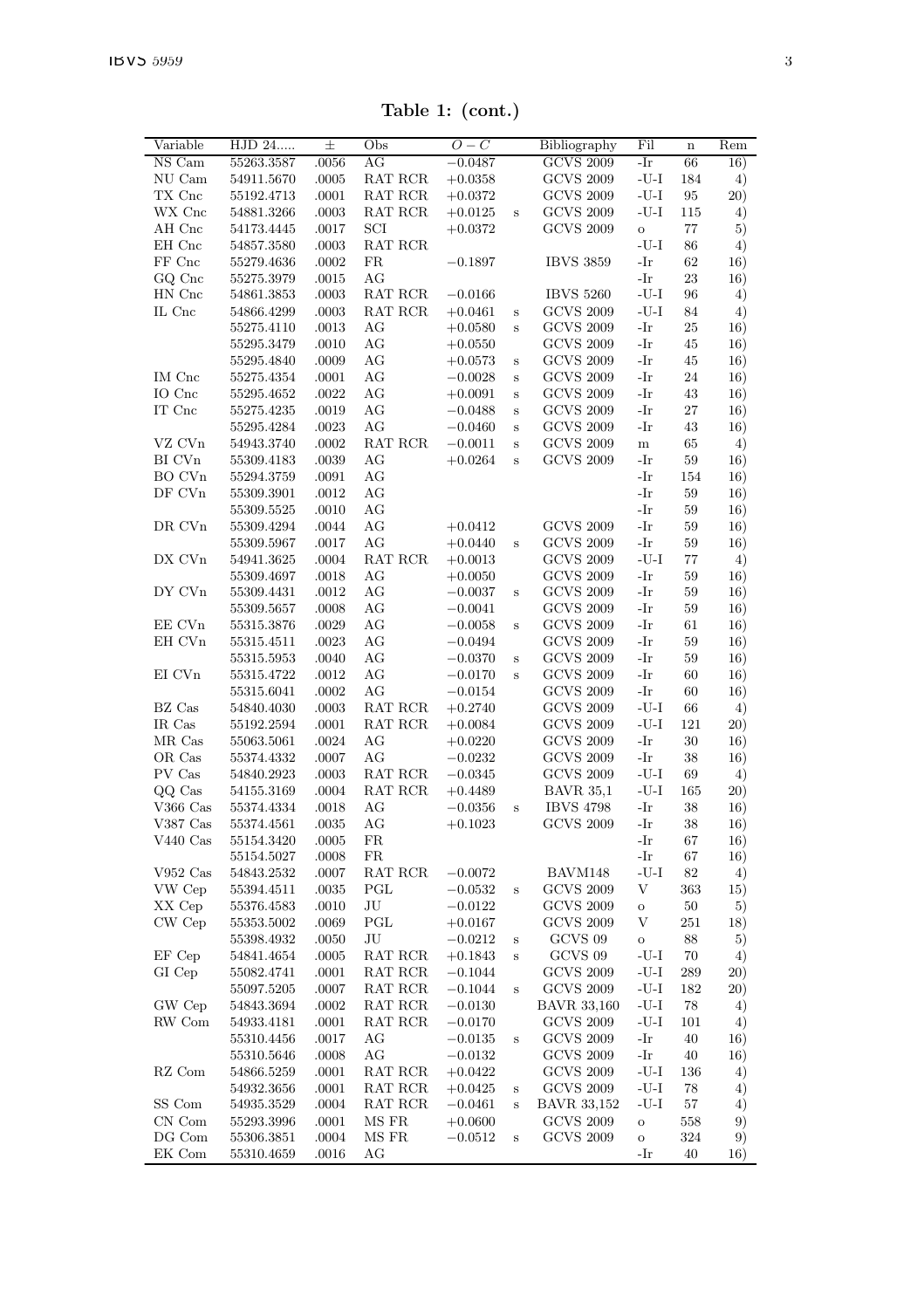Table 1: (cont.)

| Variable                | HJD 24     | 土         | Obs                                       | $O -$<br>$\mathcal{C}$ |   | Bibliography       | Fil          | $\mathbf n$ | Rem     |
|-------------------------|------------|-----------|-------------------------------------------|------------------------|---|--------------------|--------------|-------------|---------|
| EK Com                  | 55310.5989 | .0022     | AG                                        |                        |   |                    | $-Ir$        | 40          | 16)     |
| EQ Com                  | 55305.3627 | .0004     | MS FR                                     | $+0.0153$              |   | <b>GCVS 2009</b>   | $\,$ O       | 497         | 9)      |
| LO Com                  | 55310.4708 | .0025     | AG                                        |                        |   |                    | -Ir          | 38          | 16)     |
| $\operatorname{LP}$ Com | 55310.5025 | .0018     | AG                                        |                        |   |                    | $-Ir$        | 40          | 16)     |
| LQ Com                  | 55310.4057 | .0048     | AG                                        |                        |   |                    | -Ir          | 40          | 16)     |
|                         | 55310.5815 | .0011     | AG                                        |                        |   |                    | $-Ir$        | 40          | 16)     |
| U CrB                   | 55281.5594 | .0055     | AG                                        | $+0.1164$              |   | <b>GCVS 2009</b>   | R            | 55          | 16)     |
|                         | 55281.5598 | .0065     | AG                                        | $+0.1168$              |   | <b>GCVS 2009</b>   | V            | 53          | 16)     |
| RT CrB                  | 55281.5761 | .0094     | AG                                        | $-0.0321$              |   | <b>GCVS 2009</b>   | V            | 57          | 16)     |
|                         | 55294.3963 | .0078     | FR.                                       | $-0.0048$              | Ś | <b>GCVS 2009</b>   | -Ir          | 35          | 10)     |
| RW CrB                  | 54922.5623 | .0002     | RAT RCR                                   | $-0.0015$              |   | <b>GCVS 2009</b>   | $-U-I$       | 132         | 4)      |
|                         | 55281.4117 | .0064     | AG                                        | $+0.0007$              |   | <b>GCVS 2009</b>   | $_{\rm V}$   | 59          | 16)     |
|                         | 55294.4872 | .0004     | FR                                        | $+0.0008$              |   | <b>GCVS 2009</b>   | -Ir          | 53          | 10)     |
| TW CrB                  | 55293.4322 | .0002     | FR.                                       | $+0.0421$              | S | <b>GCVS 2009</b>   | -Ir          | 45          | 10)     |
| AR CrB                  | 55293.3883 | .0006     | FR.                                       | $-0.0043$              | Ś | <b>GCVS 2009</b>   | -Ir          | 79          | 16)     |
|                         | 55293.5857 | .0003     | FR.                                       | $-0.0056$              |   | <b>GCVS 2009</b>   | -Ir          | 79          | 16)     |
| AS CrB                  | 54968.4261 | .0003     | RAT RCR                                   | $+0.0060$              | S | <b>GCVS 2009</b>   | $-U-I$       | 64          | 4)      |
|                         | 55067.3977 | .0002     | RAT RCR                                   | $+0.0065$              | S | <b>GCVS 2009</b>   | $-U-I$       | 116         | 20)     |
| AV CrB                  | 54934.4885 | .0002     | RAT RCR                                   | $-0.0143$              |   | <b>GCVS 2009</b>   | $-U-I$       | 123         | 4)      |
|                         | 54974.3975 | .0002     | RAT RCR                                   | $-0.0163$              | S | <b>GCVS 2009</b>   | $-U-I$       | 57          | 4)      |
|                         | 55340.5298 | .0020     | AG                                        | $-0.0173$              | S | $\rm GCVS$ $2009$  | -Ir          | 25          | 16)     |
| VV Cyg                  | 55372.4826 | .0004     | AG                                        | $+0.0110$              |   | <b>GCVS 2009</b>   | -Ir          | 33          | 16)     |
| WZ Cyg                  | 55072.4786 | .0001     | RAT RCR                                   | $+0.0628$              |   | <b>GCVS 2009</b>   | $-U-I$       | 194         | (20)    |
| DP Cyg                  | 55309.5734 | .0024     | AG                                        | $+0.1784$              | S | <b>GCVS 2009</b>   | $-Ir$        | 46          | 16)     |
| EN Cyg                  | 55376.3863 | .0008     | AG                                        | $+0.4489$              |   | <b>GCVS 2009</b>   | -Ir          | 36          | 16)     |
|                         | 55398.5363 | .0012     | SCI                                       | $+0.4508$              |   | <b>GCVS 2009</b>   | $\circ$      | 33          | 5)      |
| GG Cyg                  | 55359.5168 | .0003     | AG                                        | $+0.1372$              |   | <b>GCVS 2009</b>   | -Ir          | 28          | 16)     |
| LO Cyg                  | 55357.4415 | .0016     | AG                                        | $+0.0003$              |   | <b>GCVS 2009</b>   | -Ir          | 17          | 16)     |
| MY Cyg                  | 55359.4654 | .0179     | AG                                        | $-0.0026$              |   | <b>GCVS 2009</b>   | V            | 30          | 16)     |
|                         | 55359.4669 | .0117     | AG                                        | $-0.0011$              |   | <b>GCVS 2009</b>   | B            | 30          | 16)     |
| NZ Cyg                  | 55377.4130 | .0012     | AG                                        | $+0.0794$              | S | <b>GCVS 2009</b>   | -Ir          | 24          | 16)     |
| QW Cyg                  | 55377.4435 | .0046     | AG                                        | $-0.0754$              | Ś | <b>GCVS 2009</b>   | -Ir          | 24          | 16)     |
|                         | 55379.4930 | .0021     | SCI                                       | $-0.0826$              |   | <b>GCVS 2009</b>   | $\mathbf{o}$ | 55          | 5)      |
| V346 Cyg                | 55375.4342 | .0010     | AG                                        | $+0.1493$              |   | <b>GCVS 2009</b>   | -Ir          | 30          | 16)     |
| V370 Cyg                | 55101.4070 | .0005     | RAT RCR                                   | $-0.0243$              |   | <b>GCVS 2009</b>   | $-U-I$       | 56          | $^{4)}$ |
|                         | 55376.3694 | .0010     | AG                                        | $-0.0250$              |   | <b>GCVS 2009</b>   | -Ir          | 62          | 16)     |
| V <sub>401</sub> Cyg    | 54968.5132 | .0003     | RAT RCR                                   | $+0.0590$              | S | <b>GCVS 2009</b>   | $-U-I$       | 94          | 4)      |
|                         | 55376.4289 | .0123     | AG                                        | $+0.0693$              | Ś | <b>GCVS 2009</b>   | -Ir          | 32          | 16)     |
| V442 Cyg                | 55391.4693 | .0027     | SCI                                       | $-0.0425$              |   | <b>GCVS 2009</b>   | $\circ$      | 98          | 5)      |
| V443 Cyg                | 55371.4949 | .0017     | SCI                                       | $+0.0327$              |   | <b>GCVS 2009</b>   | $\circ$      | 95          | 5)      |
| V454 Cyg                | 55075.4922 | .0001     | RAT RCR                                   | $-0.0089$              |   | <b>GCVS 2009</b>   | $-U-I$       | 262         | (20)    |
| V478 Cyg                | 55092.5586 | .0020     | RAT RCR                                   | $+0.0232$              | S | <b>GCVS 2009</b>   | $-U-I$       | 208         | 20)     |
| V483 Cyg                | 55073.5275 | .0030     | RAT RCR                                   | $+0.0338$              |   | <b>GCVS 2009</b>   | $-U-I$       | 152         | 20)     |
| V499 Cyg                | 55359.4007 | .0017     | AG                                        | $+0.0383$              |   | <b>GCVS 2009</b>   | -Ir          | $\sqrt{27}$ | 16)     |
| $V500$ Cyg              | 55083.5077 | .0007     | RAT RCR                                   | $+0.1083$              | S | GCVS <sub>09</sub> | $-U-I$       | 231         | 20)     |
|                         | 55370.4700 | .0017     | SCI                                       | $+0.1022$              |   | <b>GCVS 2009</b>   | $\circ$      | 63          | 5)      |
| $V502$ Cyg              | 55294.5662 | .0007     | MS FR                                     | $+0.1242$              |   | <b>GCVS 2009</b>   | $\circ$      | 29          | 9)      |
| $V509$ Cyg              | 55396.5066 | .0028     | SCI                                       | $+0.2039$              |   | <b>GCVS 2009</b>   | O            | 73          | 5)      |
| V704 Cyg                | 55372.4499 | .0018     | AG                                        | $+0.0312$              | Ś | <b>GCVS 2009</b>   | -Ir          | 33          | 16)     |
| V706 Cyg                | 55306.5260 | .0002     | MS FR                                     | $-0.0546$              |   | <b>GCVS 2009</b>   | $\circ$      | 390         | 9)      |
|                         | 55372.5018 | .0018     | AG                                        | $-0.0540$              | S | <b>GCVS 2009</b>   | -Ir          | 33          | 16)     |
| V726 Cyg                | 55293.5696 | .0001     | MS FR                                     | $+0.0408$              |   | <b>GCVS 2009</b>   | $\circ$      | 585         | 9)      |
| V753 Cyg                | 55279.6187 | $.0002\,$ | MS FR                                     | $+0.0033$              |   | BAVM 69            | $\circ$      | 306         | 9)      |
| V787 Cyg                | 55084.5333 | .0001     | $\operatorname{RAT}$ $\operatorname{RCR}$ | $+0.0042$              |   | <b>GCVS 2009</b>   | $-U-I$       | 206         | (20)    |
| V796 Cyg                | 55074.4847 | .0001     | RAT RCR                                   | $-0.0161$              |   | <b>GCVS 2009</b>   | $-U-I$       | 228         | 20)     |
| V824 Cyg                | 55377.4176 | .0041     | AG                                        | $+0.0149$              |   | <b>GCVS 2009</b>   | -Ir          | 25          | 16)     |
| V859 Cyg                | 55376.4325 | .0023     | SCI                                       | $+0.0158$              |   | <b>GCVS 2009</b>   | O            | 113         | 5)      |
| V909 Cyg                | 55429.3919 | .0020     | <b>WTR</b>                                | $-0.0221$              |   | <b>BAVR 47,2</b>   | -Ir          | 81          | 12)     |
| V941 Cyg                | 55085.4615 | .0029     | SCI                                       | $-0.0785$              |   | <b>GCVS 2009</b>   | $\Omega$     | 65          | 5)      |
|                         | 55386.5169 | .0023     | SCI                                       | $-0.0736$              |   | <b>GCVS 2009</b>   | $\circ$      | 105         | 5)      |
| V957 Cyg                | 55305.5538 | .0005     | MS FR                                     | $+0.1387$              |   | <b>GCVS 2009</b>   | $\circ$      | 572         | 9)      |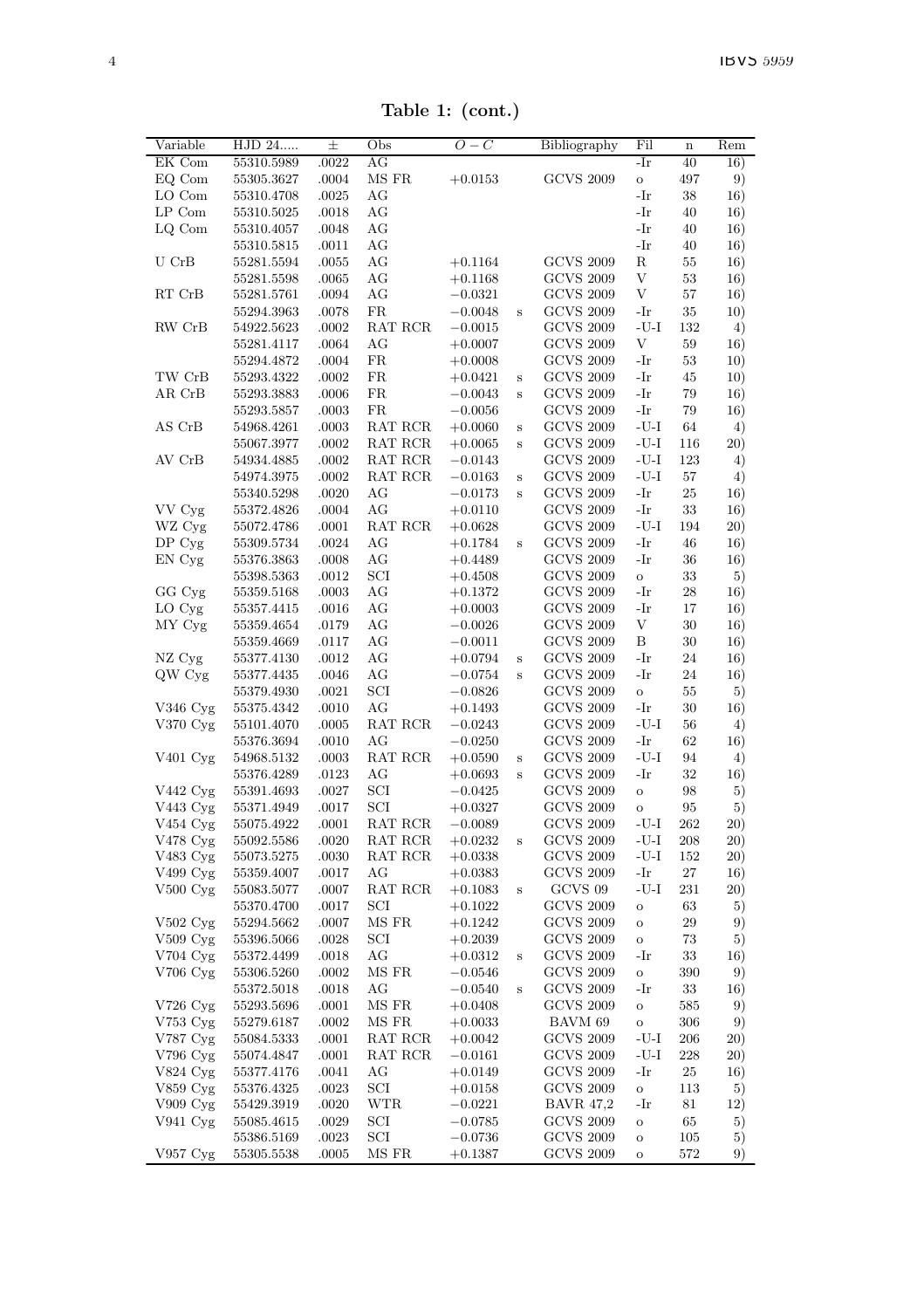| Variable                | HJD 24     | $_{\pm}$ | Obs       | $O-C$                  |         | Bibliography       | Fil        | $\mathbf n$ | Rem        |
|-------------------------|------------|----------|-----------|------------------------|---------|--------------------|------------|-------------|------------|
| V959 Cyg                | 55126.2884 | .0002    | RAT RCR   | $-0.0514$              |         | <b>GCVS 2009</b>   | -U-I       | 169         | 20)        |
|                         | 55376.5040 | .0015    | AG        | $-0.0514$              |         | <b>GCVS 2009</b>   | -Ir        | 32          | 16)        |
| V961 Cyg                | 55375.4909 | .0005    | AG        | $-0.0800$              |         | <b>GCVS 2009</b>   | -Ir        | 30          | 16)        |
|                         | 55376.5093 | .0023    | АG        | $-0.0805$              | S       | <b>GCVS 2009</b>   | -Ir        | 32          | 16)        |
| V963 Cyg                | 55065.4652 | .0002    | RAT RCR   | $-0.0011$              |         | <b>GCVS 2009</b>   | $-U-I$     | 151         | 20)        |
|                         | 55376.4762 | .0012    | AG        | $-0.0011$              |         | <b>GCVS 2009</b>   | -Ir        | 32          | 16)        |
| V970 Cyg                | 55385.5250 | .0029    | SCI       | $-0.0006$              |         | <b>GCVS 2009</b>   | $\circ$    | 32          | 5)         |
| V995 Cyg                | 55062.5472 | .0001    | RAT RCR   | $+0.4891$              |         | <b>GCVS 2009</b>   | $-U-I$     | 268         | 20)        |
| V1004 Cyg               | 55375.5435 | .0004    | AG        | $-0.1746$              |         | <b>GCVS 2009</b>   | -Ir        | 30          | 16)        |
| V1013 Cyg               | 55358.4732 | .0031    | FR.       | $+0.1512$              | $\,$ s  | <b>GCVS 2009</b>   | -Ir        | 19          | 16)        |
| V1018 Cyg               | 55125.2817 | .0004    | RAT RCR   | $-0.0885$              |         | <b>GCVS 2009</b>   | $-U-I$     | 120         | 4)         |
| V1036 Cyg               | 55304.5632 | .0002    | MS FR     | $+0.0005$              |         | BAVM 141           | $\circ$    | 605         | 9)         |
| V1141 Cyg               | 55044.5112 | .0003    | RAT RCR   | $+0.0358$              |         | <b>GCVS 2009</b>   | -U-I       | 140         | 4)         |
|                         | 55124.3133 | .0003    | RAT RCR   | $+0.0228$              |         | <b>GCVS 2009</b>   | -U-I       | 131         | 4)         |
|                         | 55377.4176 | .0050    | AG        | $+0.0963$              |         | <b>GCVS 2009</b>   | -Ir        | 23          | 16)        |
| V1171 Cyg               | 55358.4905 | .0002    | FR        | $-0.0559$              |         | <b>GCVS 2009</b>   | -Ir        | 32          | 16)        |
| V1193 Cyg               | 55264.6100 | .0005    | MS FR     | $+0.2640$              |         | GCVS <sub>09</sub> | $\circ$    | 513         | 9)         |
|                         | 55393.5768 | .0025    | SCI       | $+0.1598$              | $\,$ s  | <b>GCVS 2009</b>   | $\circ$    | 28          | 5)         |
| V1196 Cyg               | 55265.6146 | .0008    | MS FR     | $+0.0769$              |         | <b>GCVS 2009</b>   | $\ddot{o}$ | 513         | 9)         |
| V1305 Cyg               | 55382.3907 | .0033    | SCI       | $+0.0049$              |         | <b>GCVS 2009</b>   | $\circ$    | 60          | 5)         |
| V1356 Cyg               | 55375.4983 | .0010    | AG        | $+0.1744$              |         | <b>GCVS 2009</b>   | V          | 30          | 16)        |
| V1425 Cyg               | 55374.4909 | .0026    | SCI       | $+0.0079$              |         | <b>GCVS 2009</b>   | $\ddot{o}$ | 166         | 5)         |
| V2080 Cyg               | 55375.5245 | .0019    | SCI       |                        |         |                    | $\ddot{o}$ | 105         | 5)         |
| $V2240 \mathrm{Cyg}$    | 55075.4963 | .0003    | RAT RCR   |                        |         |                    | -U-I       | 244         | 20)        |
| V2287 Cyg               | 55063.5258 | .0001    | RAT RCR   |                        |         |                    | $-U-I$     | 269         | 20)        |
| W Del                   | 55377.4703 | .0058    | AG        | $+0.0281$              |         | <b>GCVS 2009</b>   | -Ir        | 26          | 16)        |
| EX Del                  | 55352.5175 | .0013    | AG        | $-0.0658$              | S       | <b>GCVS 2009</b>   | -Ir        | 27          | 16)        |
| RZ Dra                  | 55353.4603 | .0098    | AG        | $+0.0526$              | S       | <b>GCVS 2009</b>   | -Ir        | 120         | 16)        |
| TW Dra                  | 55296.3431 | .0030    | JU        | $+0.0244$              |         | <b>GCVS 2009</b>   | $\circ$    | 55          | 5)         |
|                         | 55338.4462 | .0010    | JU        | $+0.0248$              |         | <b>GCVS 2009</b>   | $\ddot{o}$ | 66          | 5)         |
| TZ Dra                  | 55391.4509 | .0010    | JU        | $-0.0309$              |         | <b>GCVS 2009</b>   | $\circ$    | 62          | 5)         |
| XY Dra                  | 55375.4714 | .0030    | AG        | $+0.1631$              |         | <b>GCVS 2009</b>   | -Ir        | 46          | 16)        |
| AX Dra                  | 54881.5272 | .0004    | RAT RCR   | $-0.0042$              |         | <b>BAVR 32,36</b>  | $-U-I$     | 80          | 4)         |
| BE Dra                  | 54937.5211 | .0002    | RAT RCR   | $-0.1235$              | $\bf S$ | <b>GCVS 2009</b>   | $-U-I$     | 188         | 4)         |
| GV Dra                  | 55340.4121 | .0024    | SCI       | $-0.0027$              |         | <b>IBVS 4990</b>   | $\circ$    | 149         | 5)         |
| LZ Dra                  | 54942.4969 | .0002    | RAT RCR   |                        |         |                    | -U-I       | 167         | 4)         |
| NN Dra                  | 54847.5901 | .0002    | RAT RCR   | $+0.0629$              |         | <b>GCVS 2009</b>   | $-U-I$     | 199         | 4)         |
| AF Gem                  | 54861.2801 | .0001    | RAT RCR   | $-0.0694$              |         | <b>GCVS 2009</b>   | $-U-I$     | 68          | 4)         |
| AV Gem                  | 55201.3127 | .0018    | AG        | $-0.0297$              |         | <b>GCVS 2009</b>   | -Ir        | 15          | 16)        |
| AZ Gem                  | 55244.3529 | .0003    | AG        |                        |         | <b>GCVS 2009</b>   | -Ir        | 13          |            |
| BO Gem                  | 55263.4520 | .0004    | <b>FR</b> | $+0.0862$<br>$+0.7178$ |         | <b>GCVS 2009</b>   | -Ir        | 50          | 16)        |
| DV Gem                  | 55263.469: | .001     | FR        | $-0.380$               |         | <b>GCVS 2009</b>   | -Ir        | 64          | 16)        |
| EG Gem                  | 55263.4003 | .0173    | AG        | $+0.2824$              |         | <b>GCVS 2009</b>   | -Ir        | 23          | 16)        |
| EN Gem                  | 55263.3056 | .0063    | AG        | $-0.0372$              | S<br>S  | <b>GCVS 2009</b>   | -Ir        | 26          | 16)<br>16) |
| FG Gem                  | 55244.3702 | .0004    | AG        | $-0.0257$              |         | <b>GCVS 2009</b>   | $-Ir$      | 15          |            |
| FT Gem                  | 55263.4233 | .0042    | AG        | $-0.0273$              |         | <b>GCVS 2009</b>   | -Ir        | 24          | 16)<br>16) |
| $HR$ $Gem$              |            |          | RAT RCR   |                        |         | <b>GCVS 2009</b>   | $-U-I$     |             |            |
| KM Gem                  | 54866.2978 | .0003    | AG        | $+0.0124$              |         | <b>GCVS 2009</b>   | -Ir        | 57<br>22    | 4)         |
|                         | 55263.4324 | .0047    |           | $-0.0587$              |         |                    |            | 18          | 16)        |
| KQ Gem                  | 55263.3926 | .0020    | AG        | $-0.0839$              |         | <b>GCVS 2009</b>   | -Ir        |             | 16)        |
| KV Gem                  | 55201.2838 | .0010    | AG        | $-0.0205$              | S       | <b>BAVR 52,95</b>  | $-Ir$      | 15          | 16)        |
| KY Gem                  | 55244.3074 | .0019    | AG<br>AG  | $-0.0198$              | S       | <b>BAVR 52,95</b>  | $-Ir$      | 15          | 16)        |
|                         | 55201.7210 | .0050    |           | $-0.4233$              |         | <b>GCVS 2009</b>   | -Ir        | 77          | 16)        |
| SZ Her                  | 55059.3907 | .0001    | RAT RCR   | $-0.0216$              |         | <b>GCVS 2009</b>   | -U-I       | 94          | 20)        |
|                         | 55068.3901 | .0001    | RAT RCR   | $-0.0213$              |         | <b>GCVS 2009</b>   | $-U-I$     | 94          | 20)        |
|                         | 55086.3881 | .0001    | RAT RCR   | $-0.0215$              |         | <b>GCVS 2009</b>   | $-U-I$     | 133         | 20)        |
| $\operatorname{TT}$ Her | 54943.4897 | .0005    | RAT RCR   | $+0.0330$              | $\bf S$ | <b>GCVS 2009</b>   | $-U-I$     | 147         | 4)         |
| TX Her                  | 55304.5043 | .0004    | QU        | $-0.0049$              |         | <b>GCVS 2009</b>   | V          | 64          | 6)         |
| BC Her                  | 55374.5003 | .0009    | AG        | $-0.4184$              |         | <b>GCVS 2009</b>   | -Ir        | 35          | 16)        |
| $CC$ Her                | 55340.4861 | .0006    | AG        | $+0.1997$              |         | <b>GCVS 2009</b>   | -Ir        | 53          | 16)        |
| DK Her                  | 55352.3872 | .0007    | AG        | $-0.1371$              |         | <b>GCVS 2009</b>   | -Ir        | 39          | 16)        |
| FN Her                  | 55340.4008 | .0035    | АG        | $+0.0914$              |         | <b>GCVS 2009</b>   | -Ir        | 53          | 16)        |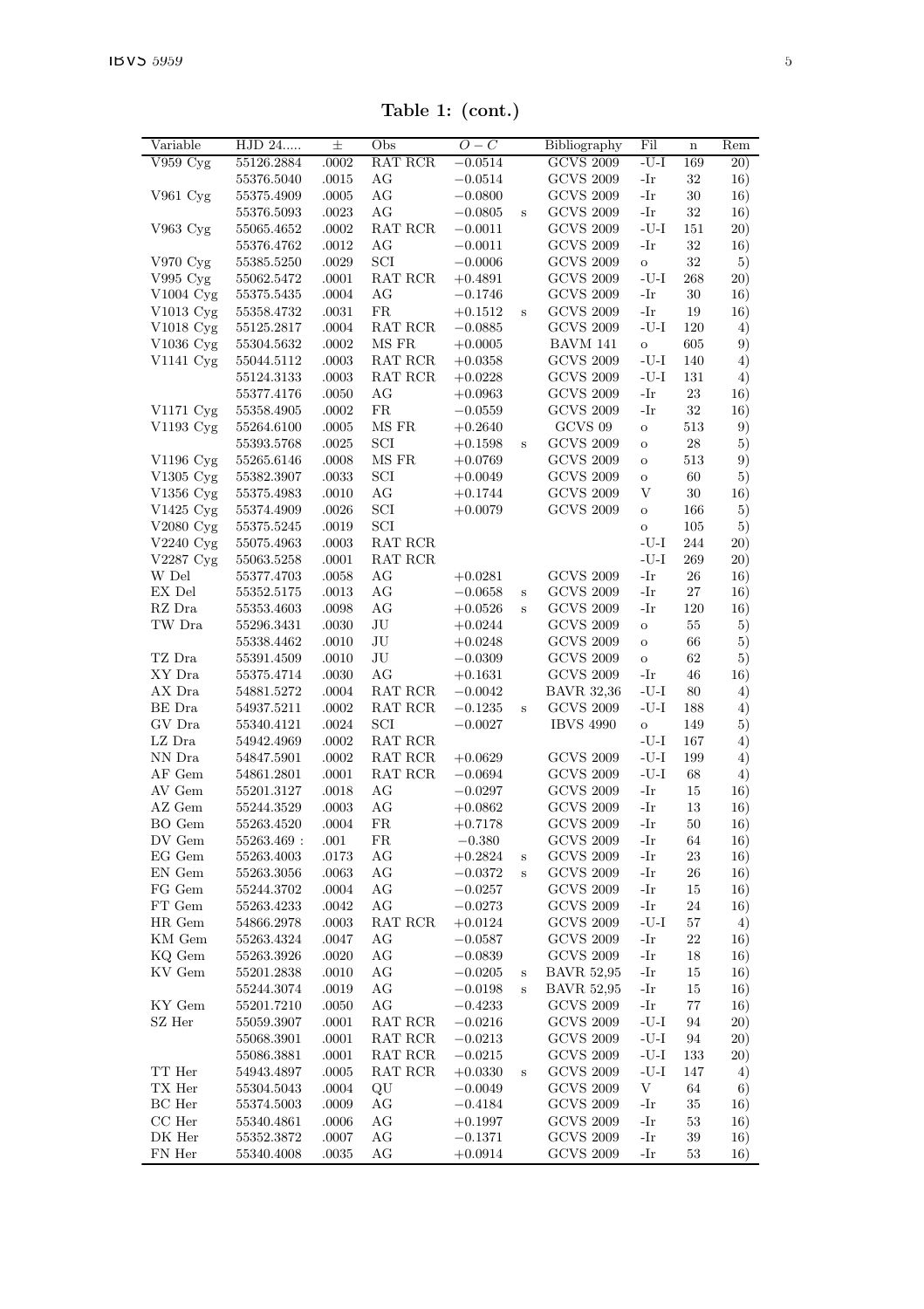Table 1: (cont.)

| Variable        | HJD 24     | $_{\pm}$ | Obs         | $\overline{O}-C$ |              | Bibliography       | Fil          | $\mathbf n$ | Rem |
|-----------------|------------|----------|-------------|------------------|--------------|--------------------|--------------|-------------|-----|
| FW Her          | 53612.3589 | .0018    | SCI         | $+0.0596$        |              | <b>GCVS 2009</b>   | $\circ$      | 28          | 5)  |
|                 | 55352.5326 | .0022    | SCI         | $+0.0701$        |              | <b>GCVS 2009</b>   | $\rm _O$     | 37          | 5)  |
| IK Her          | 55372.5098 | .0096    | AG          | $+0.2595$        | $\rm s$      | <b>GCVS 2009</b>   | -Ir          | 32          | 16) |
| LT Her          | 54941.4588 | .0009    | RAT RCR     | $-0.0267$        |              | BAVM 69            | $-U-I$       | 138         | 4)  |
| V338 Her        | 55385.4167 | .0006    | JU          | $+0.0925$        |              | <b>GCVS 2009</b>   | $\circ$      | 52          | 5)  |
| V357 Her        | 55359.4356 | .0024    | AG          | $+0.0239$        | $\,$ s       | <b>GCVS 2009</b>   | -Ir          | 29          | 16) |
|                 | 55374.5253 | .0026    | AG          | $+0.0233$        | S            | <b>GCVS 2009</b>   | -Ir          | 35          | 16) |
| V359 Her        | 55075.3645 | .0003    | RAT RCR     | $+0.1894$        |              | <b>GCVS 2009</b>   | $-U-I$       | 150         | 20) |
|                 | 55340.4762 | .0080    | AG          | $+0.1851$        |              | <b>GCVS 2009</b>   | -Ir          | 25          | 16) |
| V381 Her        | 55341.4971 | .0028    | AG          | $+0.1873$        |              | <b>GCVS 2009</b>   | -Ir          | 33          | 16) |
| V387 Her        | 55341.4754 | .0014    | AG          | $+0.0685$        | S            | <b>GCVS 2009</b>   | -Ir          | 32          | 16) |
| $V450$ Her      | 55314.4030 | .0028    | AG          | $+0.1110$        | S            | <b>GCVS 2009</b>   | $-Ir$        | $30\,$      | 16) |
| $V719$ Her      | 55084.3007 | .0002    | RAT RCR     | $+0.0025$        | $\mathbf{s}$ | <b>GCVS 2009</b>   | $-U-I$       | 192         | 20) |
|                 | 55092.3198 | .0002    | RAT RCR     | $+0.1287$        |              | GCVS 09            | $-U-I$       | 156         | 20) |
|                 | 55341.4961 | .0022    | AG          | $+0.0894$        |              | GCVS 09            | $-Ir$        | 30          | 16) |
|                 | 55358.5328 | .0013    | AG          | $+0.1647$        | S            | GCVS 09            | $-Ir$        | 29          | 16) |
| $V728$ Her      | 55083.3697 | .0003    | RAT RCR     | $+0.0651$        |              | <b>IBVS 3234</b>   | $-U-I$       | 146         | 20) |
|                 | 55376.5161 | .0031    | AG          | $+0.0711$        |              | <b>IBVS 3234</b>   | -Ir          | 44          | 16) |
| V829 Her        | 55314.5377 | .0041    | AG          | $+0.0333$        |              | <b>IBVS 5496</b>   | -Ir          | 30          | 16) |
|                 | 55375.4291 | .0015    | JU          | $+0.0392$        |              | <b>IBVS 5496</b>   | $\circ$      | 48          | 5)  |
| V842 Her        | 54932.4983 | .0001    | RAT RCR     | $-0.0488$        | $\bf S$      | <b>BAVR 49,180</b> | $-U-I$       | 136         | 4)  |
|                 | 55340.4271 | .0007    | JU          | $-0.0561$        |              | <b>BAVR 49,180</b> | $\circ$      | 52          | 5)  |
|                 | 55388.4070 | .0024    | <b>WTR</b>  | $-0.0564$        | $\bf S$      | <b>BAVR 49.180</b> | -Ir          | 53          | 12) |
|                 | 55393.4366 | .0011    | JU          | $-0.0553$        | $\,$ s       | <b>BAVR 49,180</b> | $\mathbf{o}$ | 43          | 5)  |
| V857 Her        | 55341.4004 | .0037    | AG          |                  |              |                    | $-Ir$        | 31          | 16) |
|                 | 55352.4867 | .0010    | JU          |                  |              |                    | $\circ$      | 85          | 5)  |
| $V861$ Her      | 55308.3846 | .0005    | AG          |                  |              |                    | $-Ir$        | 8           | 16) |
|                 | 55341.4700 | .0020    | AG          |                  |              |                    | -Ir          | 29          | 16) |
| <b>V878 Her</b> | 55045.3760 | .0004    | RAT RCR     |                  |              |                    | $-U-I$       | 63          | 4)  |
|                 | 55396.4184 | .0006    | $_{\rm JU}$ |                  |              |                    | $\circ$      | 40          | 5)  |
| V1032 Her       | 55314.4878 | .0087    | AG          |                  |              |                    | -Ir          | 30          | 16) |
|                 | 55340.5243 | .0025    | AG          |                  |              |                    | $-Ir$        | 25          | 16) |
| $V1033$ Her     | 55314.4077 | .0021    | AG          |                  |              |                    | -Ir          | 30          | 16) |
|                 | 55314.5593 | .0020    | AG          |                  |              |                    | $-Ir$        | 30          | 16) |
| $V1034$ Her     | 55352.4994 | .0005    | AG          |                  |              |                    | $-Ir$        | 39          | 16) |
| $V1035$ Her     | 54946.5353 | .0002    | RAT RCR     |                  |              |                    | $-U-I$       | 132         | 4)  |
| $V1038$ Her     | 55314.4140 | .0005    | AG          |                  |              |                    | -Ir          | 30          | 16) |
|                 | 55314.5499 | .0006    | AG          |                  |              |                    | -Ir          | 30          | 16) |
|                 | 55340.4275 | .0008    | AG          |                  |              |                    | $-Ir$        | 25          | 16) |
|                 | 55372.4765 | .0013    | AG          |                  |              |                    | $-Ir$        | 32          | 16) |
| $V1039$ Her     | 55352.4844 | .0011    | AG          |                  |              |                    | $-Ir$        | 39          | 16) |
| $V1042$ Her     | 55341.4190 | .0020    | AG          |                  |              |                    | $-Ir$        | 27          | 16) |
| $V1044$ Her     | 55070.3809 | .0003    | RAT RCR     |                  |              |                    | $-U-I$       | 91          | 20) |
| $V1045$ Her     | 55101.3606 | .0004    | RAT RCR     |                  |              |                    | $-U-I$       | 124         | 4)  |
| $V1047$ Her     | 55314.4049 | .0022    | AG          |                  |              |                    | $-Ir$        | 30          | 16) |
|                 | 55314.5625 | .0027    | AG          |                  |              |                    | $-Ir$        | 30          | 16) |
| $V1052$ Her     | 55341.4259 | .0018    | AG          |                  |              |                    | $-Ir$        | 29          | 16) |
| $V1053$ Her     | 55314.3904 | .0004    | AG          |                  |              |                    | $-Ir$        | 30          | 16) |
|                 | 55314.5351 | .0013    | AG          |                  |              |                    | -Ir          | 30          | 16) |
| $V1055$ Her     | 54933.5352 | .0002    | RAT RCR     |                  |              |                    | $-U-I$       | 130         | 4)  |
|                 | 55082.4090 | .0002    | RAT RCR     |                  |              |                    | $-U-I$       | 100         | 20) |
|                 | 55341.5174 | .0045    | AG          |                  |              |                    | -Ir          | 30          | 16) |
|                 | 55374.4755 | .0010    | JU          |                  |              |                    | $\rm _O$     | 58          | 5)  |
|                 | 55376.5280 | .0026    | AG          |                  |              |                    | $-Ir$        | 44          | 16) |
| $V1062$ Her     | 55358.4718 | .0014    | AG          |                  |              |                    | $-Ir$        | 30          | 16) |
| $V1067$ Her     | 55358.3912 | .0010    | AG          |                  |              |                    | -Ir          | 30          | 16) |
|                 | 55358.5215 | .0009    | AG          |                  |              |                    | $-Ir$        | 30          | 16) |
|                 | 55376.4583 | .0009    | AG          |                  |              |                    | $-Ir$        | 44          | 16) |
| $V1073$ Her     | 55097.3499 | .0001    | RAT RCR     |                  |              |                    | $-U-I$       | 151         | 20) |
| V1088 Her       | 55314.4428 | .0072    | AG          | $+0.0177$        |              | <b>GCVS 2009</b>   | -Ir          | 31          | 16) |
|                 | 55372.4579 | .0061    | AG          | $+0.0172$        | S            | <b>GCVS 2009</b>   | -Ir          | 32          | 16) |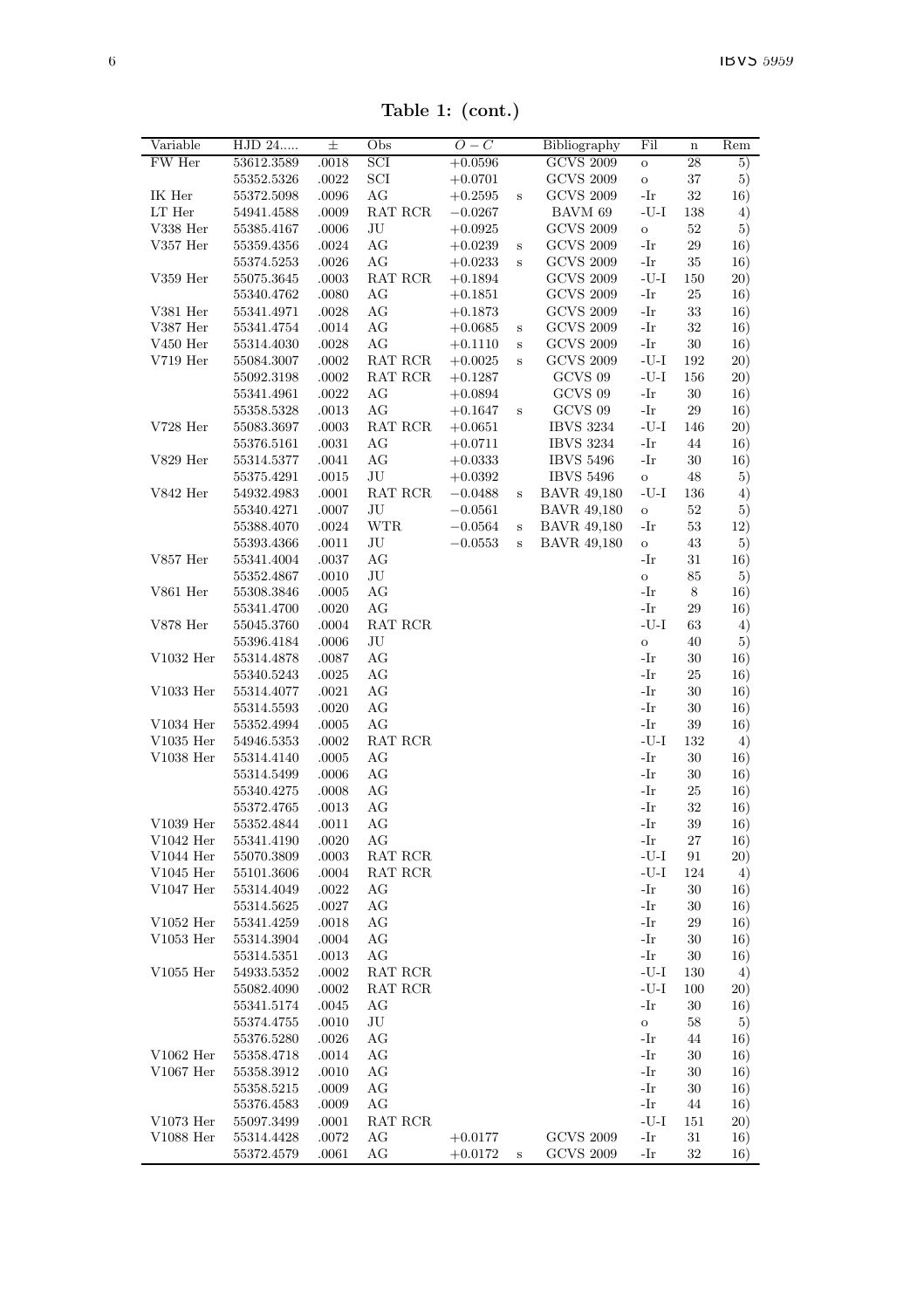Table 1: (cont.)

| Variable         | HJD 24     | $\pm$ | Obs        | O<br>$-C$              |        | Bibliography     | Fil            | $\mathbf n$ | Rem |
|------------------|------------|-------|------------|------------------------|--------|------------------|----------------|-------------|-----|
| $V1091$ Her      | 55314.5163 | .0038 | AG         | $+0.0135$              | s      | <b>GCVS 2009</b> | $-Ir$          | 30          | 16) |
| $V1095$ Her      | 55049.4847 | .0003 | RAT RCR    | $-0.0189$              |        | <b>GCVS 2009</b> | $-U-I$         | 140         | 4)  |
|                  | 55050.5216 | .0004 | RAT RCR    | $-0.0204$              | s      | <b>GCVS 2009</b> | $-U-I$         | 138         | 4)  |
|                  | 55341.4955 | .0009 | AG         | $-0.0209$              |        | <b>GCVS 2009</b> | $-Ir$          | 32          | 16) |
|                  | 55358.5240 | .0016 | AG         | $-0.0230$              |        | <b>GCVS 2009</b> | $-Ir$          | 30          | 16) |
| V1096 Her        | 55049.4850 | .0007 | RAT RCR    | $+0.0175$              |        | <b>GCVS 2009</b> | $-U-I$         | 140         | 4)  |
|                  | 55050.4525 | .0006 | RAT RCR    | $+0.0194$              |        | <b>GCVS 2009</b> | $-U-I$         | 139         | 4)  |
|                  | 55341.4797 | .0018 | AG         | $+0.0208$              | S      | <b>GCVS 2009</b> | -Ir            | 32          | 16) |
|                  | 55358.5004 | .0016 | AG         | $+0.0217$              |        | <b>GCVS 2009</b> | $-Ir$          | 30          | 16) |
|                  | 55376.4848 | .0021 | AG         | $+0.0207$              | S      | <b>GCVS 2009</b> | -Ir            | 44          | 16) |
| $V1102$ Her      | 55357.4478 | .0028 | AG         | $+0.0048$              | Ś      | <b>GCVS 2009</b> | -Ir            | 33          | 16) |
|                  | 54842.4442 | .0002 | RAT RCR    |                        |        | <b>GCVS 2009</b> | $-U-I$         | 77          |     |
| WY Hya<br>AV Hya | 55294.3942 |       | <b>WTR</b> | $+0.0271$<br>$-0.0922$ | s      | <b>GCVS 2009</b> | -Ir            | 84          | 4)  |
|                  |            | .0030 |            |                        |        |                  |                |             | 12) |
|                  | 55295.4178 | .0147 | AG         | $-0.0937$              |        | <b>GCVS 2009</b> | -Ir            | 61          | 16) |
| SW Lac           | 55352.4551 | .0021 | PGL        | $+0.0567$              |        | <b>GCVS 2009</b> | V              | 389         | 15) |
| EK Lac           | 55155.3016 | .0012 | JU         | $-0.0036$              |        | <b>GCVS 2009</b> | $\circ$        | 97          | 5)  |
| IU Lac           | 55309.4688 | .0036 | AG         | $+0.0131$              |        | <b>GCVS 2009</b> | $-Ir$          | 46          | 16) |
| LY Lac           | 55358.4766 | .0058 | AG         | $+0.2308$              |        | <b>GCVS 2009</b> | -Ir            | 49          | 16) |
| $LZ$ Lac         | 55358.5161 | .0034 | AG         | $+0.3248$              | S      | GCVS 09          | -Ir            | 49          | 16) |
| MZ Lac           | 55358.4188 | .0050 | AG         | $+0.2806$              | S      | <b>GCVS 2009</b> | -Ir            | 49          | 16) |
| OS Lac           | 55358.4804 | .0045 | AG         | $+0.3179$              | S      | <b>GCVS 2009</b> | $-Ir$          | 49          | 16) |
| PP Lac           | 55358.4873 | .0017 | AG         | $-0.0546$              |        | <b>GCVS 2009</b> | $-Ir$          | 49          | 16) |
| $V345$ Lac       | 55358.5430 | .0018 | AG         | $-1.0276$              | Ś      | <b>GCVS 2009</b> | -Ir            | 49          | 16) |
| V441 Lac         | 55309.5174 | .0046 | AG         | $-0.0788$              |        | <b>IBVS 5024</b> | -Ir            | 46          | 16) |
| Y Leo            | 55293.3871 | .0001 | <b>WTR</b> | $-0.0162$              |        | <b>GCVS 2009</b> | -Ir            | 76          | 12) |
| UV Leo           | 55258.4357 | .0035 | PGL        | $+0.0035$              | S      | <b>IBVS 5338</b> | V              | 231         | 18) |
|                  | 55259.3360 | .0014 | PGL        | $+0.0036$              |        | <b>IBVS 5338</b> | V              | 225         | 18) |
|                  | 55304.3427 | .0003 | DIE        | $+0.0038$              |        | <b>IBVS 5338</b> | $\circ$        | $31\,$      | 11) |
|                  | 55310.3443 | .0008 | DIE        | $+0.0046$              |        | <b>IBVS 5338</b> | $\circ$        | 22          | 11) |
| UZ Leo           | 55305.4238 | .0008 | JU         | $-0.0979$              | Ś      | <b>GCVS 2009</b> | $\circ$        | 80          | 5)  |
| XX Leo           | 55289.4971 | .0016 | AG         | $-0.0124$              |        | <b>GCVS 2009</b> | -Ir            | 51          | 16) |
| XY Leo           | 55289.3881 | .0009 | AG         | $+0.0514$              | S      | <b>GCVS 2009</b> | $-Ir$          | 51          | 16) |
| AL Leo           | 55289.4659 | .0019 | AG         | $+0.0126$              | S      | <b>IBVS 3401</b> | -Ir            | 51          | 16) |
| AM Leo           | 54842.5359 | .0001 | RAT RCR    | $+0.0096$              | Ś      | <b>GCVS 2009</b> | $-U-I$         | 110         | 4)  |
|                  | 55280.3959 | .0005 | ALH        | $+0.0101$              | Ś      | <b>GCVS 2009</b> | V              | 406         | 8)  |
|                  | 55280.3964 | .0030 | AG         | $+0.0106$              | S      | <b>GCVS 2009</b> | $-Ir$          | 105         | 16) |
|                  | 55280.5787 | .0027 | AG         | $+0.0100$              |        | <b>GCVS 2009</b> | -Ir            | 105         | 16) |
| AP Leo           | 54924.3738 | .0001 | RAT RCR    | $-0.0345$              |        | <b>GCVS 2009</b> | $-U-I$         | 89          | 4)  |
| GU Leo           | 55289.4694 | .0009 | AG         | $+0.0759$              |        | <b>GCVS 2009</b> | -Ir            | 51          | 16) |
| GV Leo           | 55289.3487 | .0008 | AG         | $+0.0485$              | Ś      | <b>GCVS 2009</b> | $-Ir$          | $51\,$      | 16) |
|                  | 55289.4810 | .0010 | AG         | $+0.0474$              |        | <b>GCVS 2009</b> | -Ir            | 51          | 16) |
| HI Leo           | 54923.3602 | .0001 | RAT RCR    | $+0.0011$              |        | <b>GCVS 2009</b> | $-I-J-$        | 80          | 4)  |
| T LMi            | 55275.3070 | .0025 | AG         | $-0.1048$              |        | <b>GCVS 2009</b> | -Ir            | 69          | 16) |
| RT LMi           | 55275.3480 | .0041 | AG         | $-0.0074$              | S      | <b>GCVS 2009</b> | -Ir            | 65          | 16) |
| RZ Lyn           | 55309.3715 | .0043 | JU         | $-0.1195$              |        | <b>GCVS 2009</b> | $\circ$        | 53          | 5)  |
| SW Lyn           | 55280.3770 | .0063 | AG         | $+0.0642$              | Ś      | <b>GCVS 2009</b> | V              | 45          | 16) |
|                  |            |       | AG         |                        |        | <b>GCVS 2009</b> | V              |             |     |
| TY Lyn           | 55280.3812 | .0039 |            | $+0.0583$              |        |                  |                | 50          | 16) |
|                  | 55306.3755 | .0057 | JU         | $+0.0627$              |        | <b>GCVS 2009</b> | $\circ$        | 38          | 5)  |
| UU Lyn           | 55311.3646 | .0021 | PGL        | $-0.0083$              |        | <b>GCVS 2009</b> | $\circ$        | 589         | 15) |
| UV Lyn           | 54931.3959 | .0002 | RAT RCR    | $+0.0706$              | Ś      | <b>GCVS 2009</b> | $-U-I$         | 47          | 4)  |
| BG Lyn           | 55280.4776 | .0024 | AG         |                        |        |                  | $\overline{V}$ | 44          | 16) |
| DZ Lyn           | 55280.5114 | .0031 | AG         | $-0.0098$              |        | <b>GCVS 2009</b> | V              | 48          | 16) |
| DT Lyr           | 55263.6462 | .0002 | MS FR      | $+0.1265$              |        | <b>GCVS 2009</b> | $\circ$        | 234         | 9)  |
| EW Lyr           | 54980.5222 | .0001 | RAT RCR    | $+0.2386$              |        | <b>GCVS 2009</b> | -U-I           | 148         | 4)  |
|                  | 55062.3691 | .0001 | RAT RCR    | $+0.2391$              |        | <b>GCVS 2009</b> | $-U-I$         | 100         | 20) |
|                  | 55101.3436 | .0001 | RAT RCR    | $+0.2391$              |        | <b>GCVS 2009</b> | $-U-I$         | $71\,$      | 4)  |
| FL Lyr           | 55068.4855 | .0001 | RAT RCR    | $-0.0022$              | $\,$ s | GCVS 09          | $-U-I$         | 214         | 20) |
| V380 Mon         | 55263.372  | .001  | MS FR      | $-0.092$               |        | <b>GCVS 2009</b> | $\circ$        | 256         | 9)  |
| V449 Oph         | 54976.4979 | .0001 | RAT RCR    | $+0.0879$              |        | <b>GCVS 2009</b> | -U-I           | 135         | 4)  |
| $V506$ Oph       | 54953.5501 | .0002 | RAT RCR    | $+0.0299$              |        | <b>GCVS 2009</b> | $-U-I$         | 124         | 4)  |
|                  | 54970.5167 | .0003 | RAT RCR    | $+0.0297$              |        | <b>GCVS 2009</b> | $-U-I$         | 133         | 4)  |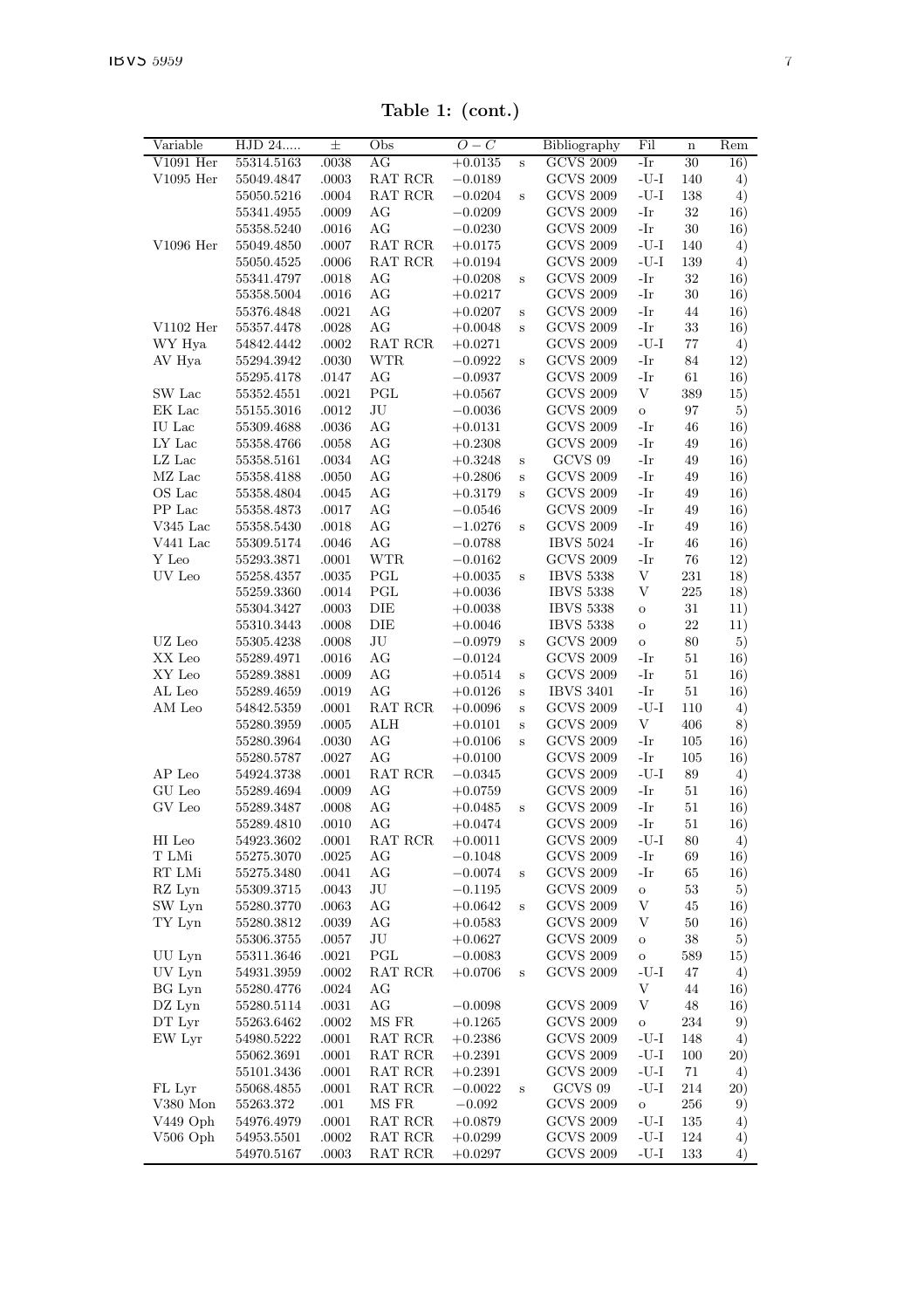Table 1: (cont.)

| Variable    | HJD 24      | 士         | Obs                                       | $O-C$     |              | Bibliography       | Fil        | $\mathbf n$ | Rem     |
|-------------|-------------|-----------|-------------------------------------------|-----------|--------------|--------------------|------------|-------------|---------|
| CQ Ori      | 55263.3486  | .0023     | AG                                        | $-0.0028$ |              | <b>GCVS 2009</b>   | -Ir        | 19          | 16)     |
| FH Ori      | 55192.3715  | .0002     | RAT RCR                                   | $-0.3612$ |              | <b>GCVS 2009</b>   | $-U-I$     | 137         | 20)     |
| FK Ori      | 54857.2647  | $.0002\,$ | RAT RCR                                   | $-0.0039$ |              | <b>GCVS 2009</b>   | $-U-I$     | 62          | 4)      |
| V392 Ori    | 55244.2859  | .0016     | AG                                        | $+0.0018$ |              | <b>GCVS 2009</b>   | -Ir        | 21          | 16)     |
| V647 Ori    | 54847.3334  | .0002     | RAT RCR                                   | $-0.2505$ |              | <b>GCVS 2009</b>   | -U-I       | 99          | $^{4)}$ |
| VW Peg      | 55386.4945  | .0001     | FR                                        | $+0.0013$ |              | BAVM 129           | -Ir        | 49          | 16)     |
| V404 Peg    | 55386.4555  | .0004     | FR.                                       | $-0.0767$ | S            | <b>GCVS 2009</b>   | -Ir        | 53          | 16)     |
| KW Per      | 55192.3904  | .0001     | WN                                        | $+0.0120$ |              | <b>GCVS 2009</b>   | $_{\rm V}$ | 175         | 13)     |
| UZ Sge      | 55012.4607  | .0002     | RAT RCR                                   | $+0.0715$ |              | <b>GCVS 2009</b>   | $-U-I$     | 113         | 4)      |
| V365 Sge    | 55352.5146  | .0009     | AG                                        | $-0.0494$ |              | <b>GCVS 2009</b>   | -Ir        | 27          | 16)     |
| AU Ser      | 54959.4289  | .0002     | RAT RCR                                   | $+0.0926$ |              | <b>GCVS 2009</b>   | $-U-I$     | 56          | 4)      |
|             | 55309.4045  | .0005     | FR.                                       | $+0.0917$ | S            | <b>GCVS 2009</b>   | -Ir        | 42          | 10)     |
|             | 55309.5937: | .0024     | FR                                        | $+0.0876$ |              | <b>GCVS 2009</b>   | -Ir        | 42          | 10)     |
| V384 Ser    | 55049.3857  | .0005     | FR.                                       | $-0.0027$ | S            | <b>GCVS 2009</b>   | -Ir        | 47          | 16)     |
|             | 55293.3921  | .0081     | FR.                                       | $-0.0022$ | Ś            | <b>GCVS 2009</b>   | -Ir        | 86          | 16)     |
|             | 55293.5257  | .0002     | FR.                                       | $-0.0030$ |              | <b>GCVS 2009</b>   | -Ir        | 86          | 16)     |
|             | 55304.4085  | .0002     | FR.                                       | $-0.0037$ | S            | <b>GCVS 2009</b>   | -Ir        | 97          | 16)     |
|             | 55304.5437  | .0003     | FR                                        | $-0.0029$ |              | <b>GCVS 2009</b>   | -Ir        | 97          | 16)     |
|             | 55309.5149  | .0002     | FR.                                       | $-0.0032$ | $\bf s$      | <b>GCVS 2009</b>   | -Ir        | 77          | 16)     |
|             | 55376.4290  | .0005     | <b>FR</b>                                 | $-0.0026$ | Ś            | <b>GCVS 2009</b>   | -Ir        | 45          | 16)     |
|             | 55397.5233  | .0004     | FR                                        | $-0.0035$ |              | <b>GCVS 2009</b>   | -Ir        | 57          | 16)     |
| Y Sex       | 54838.5180  | .0002     | $\operatorname{RAT}$ $\operatorname{RCR}$ | $-0.0024$ | S            | <b>BAVR 32,36</b>  | $-U-I$     | 117         | 4)      |
| SV Tau      | 55295.3594  | .0014     | FR                                        | $-0.0196$ |              | <b>GCVS 2009</b>   | $-Ir$      | 35          | 10)     |
| CT Tau      | 55295.3993  | .0006     | FR.                                       | $-0.0535$ |              | <b>GCVS 2009</b>   | -Ir        | 41          | 10)     |
| EQ Tau      | 55175.4577  | .0017     | AG                                        | $-0.0245$ | Š            | <b>GCVS 2009</b>   | -Ir        | 29          | 16)     |
|             | 55175.4584  | .0006     | AG                                        | $-0.0238$ | S            | <b>GCVS 2009</b>   | B          | 24          |         |
|             |             |           | AG                                        | $-0.0228$ | S            | <b>GCVS 2009</b>   | V          | 25          | 16)     |
|             | 55175.4594  | .0004     | AG                                        |           |              | <b>GCVS 2009</b>   | R          | 27          | 16)     |
|             | 55175.4594  | .0006     |                                           | $-0.0228$ | S            |                    | $_{\rm R}$ | 27          | 16)     |
|             | 55175.6270  | .0001     | AG                                        | $-0.0259$ |              | <b>GCVS 2009</b>   | -Ir        |             | 16)     |
|             | 55175.6286  | .0010     | AG                                        | $-0.0243$ |              | <b>GCVS 2009</b>   | B          | 29<br>25    | 16)     |
| GR Tau      | 55175.3803  | .0007     | AG                                        | $-0.0387$ |              | <b>BAVR 35,1</b>   |            |             | 16)     |
|             | 55175.3806  | .0010     | AG                                        | $-0.0384$ |              | <b>BAVR 35,1</b>   | V          | 26          | 16)     |
|             | 55175.3809  | .0014     | AG                                        | $-0.0381$ |              | <b>BAVR 35,1</b>   | R          | 28          | 16)     |
|             | 55175.6103  | .0047     | AG                                        | $-0.0236$ | S            | <b>BAVR 35,1</b>   | $_{\rm R}$ | 28          | 16)     |
| V781 Tau    | 55295.3980  | .0015     | FR                                        | $-0.0435$ | Ś            | <b>GCVS 2009</b>   | -Ir        | 53          | 10)     |
| $V1123$ Tau | 55175.3162  | .0003     | AG                                        |           |              |                    | R          | 23          | 16)     |
|             | 55175.3181  | .0002     | AG                                        |           |              |                    | B          | 23          | 16)     |
|             | 55175.5120  | .0035     | AG                                        |           |              |                    | V          | 21          | 16)     |
|             | 55175.5154  | .0015     | AG                                        |           |              |                    | B          | 23          | 16)     |
|             | 55175.5169  | .0024     | AG                                        |           |              |                    | R          | 23          | 16)     |
| $V1128$ Tau | 54847.2324  | .0001     | RAT RCR                                   |           |              |                    | $-U-I$     | 50          | 4)      |
| V1239 Tau   | 54866.2421  | .0004     | AG                                        | $-0.0411$ |              | <b>GCVS 2009</b>   | -Ir        | 56          | 16)     |
| RV Tri      | 54841.3784  | .0001     | RAT RCR                                   | $-0.0298$ |              | <b>GCVS 2009</b>   | $-U-I$     | 50          | 4)      |
| W UMa       | 55289.3574  | .0014     | PGL                                       | $-0.0089$ |              | <b>BAVR 44,156</b> | V          | 321         | 18)     |
| TY UMa      | 55304.4310  | .0010     | JU                                        | $-0.0701$ |              | <b>GCVS 2009</b>   | $\rm _O$   | 76          | 5)      |
|             | 55311.3434  | .0010     | AG                                        | $-0.0712$ | Ś            | <b>GCVS 2009</b>   | -Ir        | 140         | 16)     |
|             | 55311.5221  | .0010     | AG                                        | $-0.0697$ |              | <b>GCVS 2009</b>   | -Ir        | 140         | 16)     |
| VV UMa      | 55311.4425  | .0008     | JU                                        | $-0.0487$ |              | <b>GCVS 2009</b>   | $\circ$    | 65          | 5)      |
| XY UMa      | 55314.4367  | .0010     | JU                                        | $+0.0412$ | $\bf S$      | <b>GCVS 2009</b>   | $\circ$    | 57          | 5)      |
| AA UMa      | 55279.3419  | .0008     | JU                                        | $+0.0384$ |              | <b>GCVS 2009</b>   | $\rm _O$   | 56          | 5)      |
| BM UMa      | 55311.3789  | .0022     | AG                                        | $+0.0095$ | $\mathbf{s}$ | <b>GCVS 2009</b>   | -Ir        | 35          | 16)     |
|             | 55311.5149  | .0017     | AG                                        | $+0.0099$ |              | <b>GCVS 2009</b>   | -Ir        | 35          | 16)     |
| BS UMa      | 55311.4543  | .0015     | AG                                        | $-0.0494$ |              | <b>GCVS 2009</b>   | $-Ir$      | 35          | 16)     |
| DW UMa      | 55260.3360  | .0004     | JU                                        |           |              |                    | $\circ$    | 60          | 5)      |
| KM UMa      | 54921.3559  | .0001     | RAT RCR                                   |           |              |                    | $-U-I$     | 100         | 4)      |
|             | 54931.5603  | .0001     | RAT RCR                                   |           |              |                    | $-U-I$     | 145         | 4)      |
| LP UMa      | 55260.3514  | .0011     | JU                                        |           |              |                    | $\rm _O$   | 60          | 5)      |
| MQ UMa      | 55311.5753  | .0025     | AG                                        | $+0.0748$ | S            | <b>GCVS 2009</b>   | -Ir        | 35          | 16)     |
| MS UMa      | 54922.3604  | .0002     | RAT RCR                                   | $+0.0327$ | S            | <b>GCVS 2009</b>   | $-I-J-$    | 97          | 4)      |
| W UMi       | 54924.5153  | $.0002\,$ | RAT RCR                                   | $-0.1627$ |              | <b>GCVS 2009</b>   | $-U-I$     | 170         | 4)      |
|             | 55397.4324  | .0010     | JU                                        | $-0.1674$ |              | <b>GCVS 2009</b>   | $\circ$    | 48          | 5)      |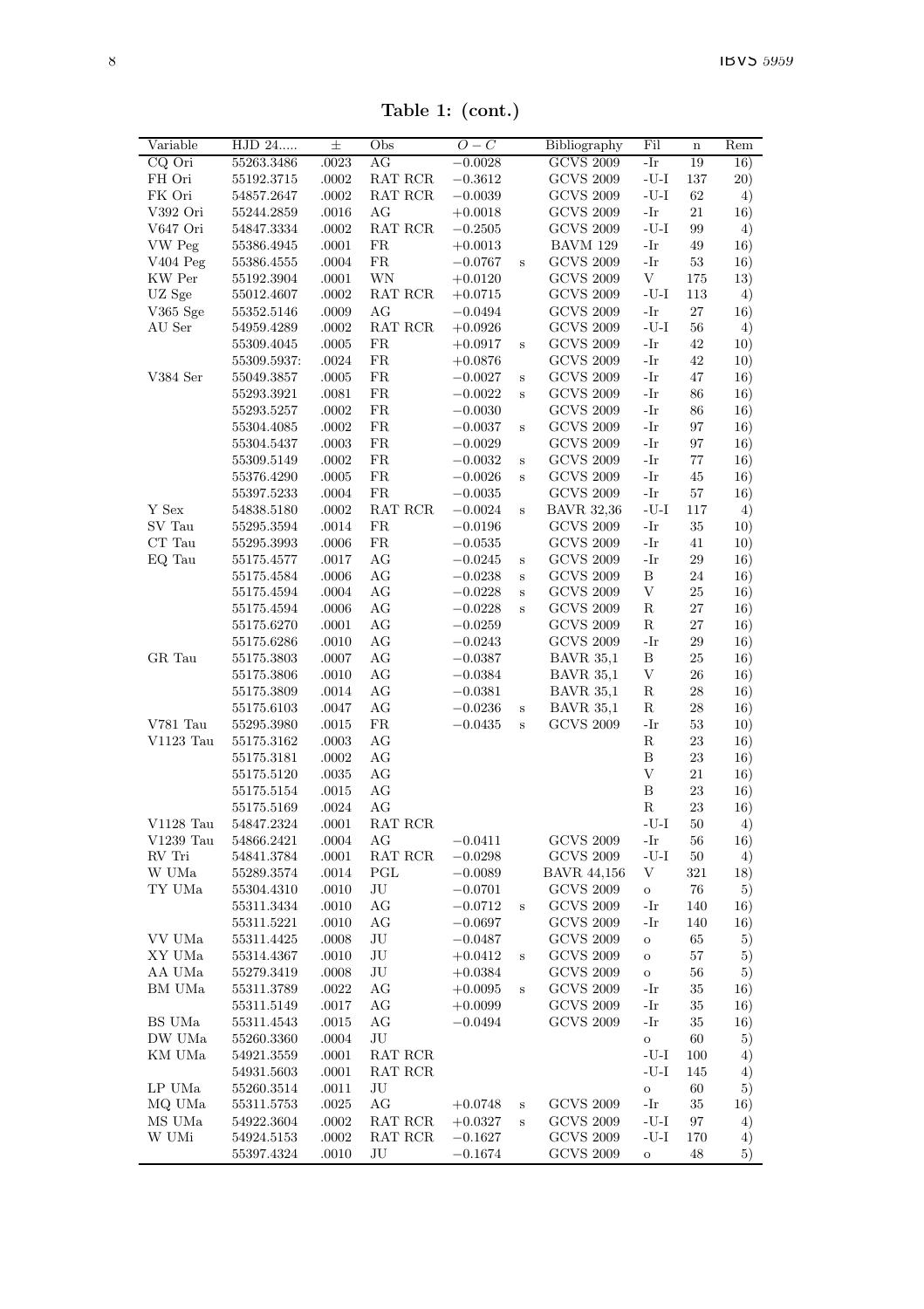Table 1: (cont.)

| Variable        | HJD 24                   | 士     | Obs            | $O-C$     |         | Bibliography     | Fil                                  | $\mathbf n$ | Rem |
|-----------------|--------------------------|-------|----------------|-----------|---------|------------------|--------------------------------------|-------------|-----|
| RU UMi          | 54857.5335               | .0001 | <b>RAT RCR</b> | $-0.0131$ |         | <b>GCVS 2009</b> | $-U-I$                               | 196         | 4)  |
|                 | 55307.3947               | .0003 | JU             | $-0.0136$ |         | <b>GCVS 2009</b> | $\circ$                              | 64          | 5)  |
| VY UMi          | 54921.5234               | .0001 | RAT RCR        |           |         |                  | $\mathbin{{\mathsf -U}{\mathsf -I}}$ | 165         | 4)  |
| AW Vir          | 54942.3692               | .0001 | RAT RCR        | $+0.0217$ |         | <b>GCVS 2009</b> | $-U-I$                               | 59          | 4)  |
| CG Vir          | 54923.5075               | .0001 | RAT RCR        | $+0.1498$ | S       | <b>GCVS 2009</b> | $-U-I$                               | 127         | 4)  |
| AW Vul          | 55393.5121               | .0003 | FR             | $-0.0151$ |         | <b>GCVS 2009</b> | -Ir                                  | 59          | 16) |
| <b>BB</b> Vul   | 55340.5546               | .0007 | <b>SIR</b>     |           |         |                  | $\circ$                              | 105         | 7)  |
|                 | 55379.5190               | .0007 | <b>SIR</b>     |           |         |                  | -Ir                                  | 90          | 7)  |
|                 | 55380.4580               | .0007 | <b>SIR</b>     |           |         |                  | -Ir                                  | 68          | 7)  |
| <b>IW Vul</b>   | 55352.5175               | .0006 | <b>FR</b>      | $-0.0525$ | S       | <b>GCVS 2009</b> | $-Ir$                                | 28          | 16) |
| GSC 00238-00793 | 53446.3610               | .0008 | $\rm{AG}$      | $-0.0003$ | S       | PZP 10.4         | -Ir                                  | 45          | 4)  |
|                 | 53446.5200               | .0017 | AG             | $-0.0021$ |         | PZP 10.4         | -Ir                                  | 45          | 4)  |
|                 | 55295.4350               | .0122 | AG             | $+0.0003$ |         | PZP 10.4         | -Ir                                  | 79          | 16) |
| GSC 00434-03766 | 54655.3865               | .0006 | AG             |           |         |                  | -Ir                                  | 65          | 16) |
| GSC 02016-00444 | 54933.3687               | .0015 | AG             |           |         |                  | -Ir                                  | 41          | 16) |
|                 | 54933.5258               | .0019 | AG             |           |         |                  | -Ir                                  | 41          | 16) |
|                 | 54968.5109               | .0020 | AG             |           |         |                  | -Ir                                  | 37          | 16) |
|                 | 55315.4968               | .0186 | AG             |           |         |                  | -Ir                                  | 50          | 16) |
| GSC 02038-00293 | 55293.4393               | .0019 | FR.            | $+0.0041$ |         | BAVM 177         | -Ir                                  | 49          | 16) |
|                 | 55304.3375               | .0031 | FR.            | $+0.0033$ |         | <b>BAVM 177</b>  | -Ir                                  | 57          | 16) |
|                 | 55309.5682               | .0038 | FR.            | $+0.0322$ | S       | <b>BAVM 177</b>  | -Ir                                  | 45          | 16) |
|                 |                          | .0040 | <b>FR</b>      |           |         | BAVM 177         | $-Ir$                                | 49          |     |
|                 | 55311.5690<br>55376.4469 | .0028 | FR.            | $+0.0514$ | S<br>S  | <b>BAVM 177</b>  | -Ir                                  | 27          | 16) |
|                 |                          |       |                | $+0.0305$ |         | <b>BAVM 177</b>  |                                      | 35          | 16) |
|                 | 55397.4739               | .0021 | FR.            | $+0.0026$ |         |                  | -Ir                                  |             | 16) |
| GSC 02135-02603 | 55074.3446               | .0003 | FR.            |           |         |                  | -Ir                                  | 90          | 16) |
|                 | 55074.5255               | .0006 | FR.            |           |         |                  | $-Ir$                                | 90          | 16) |
|                 | 55380.3878               | .0006 | FR             |           |         |                  | -Ir                                  | 131         | 16) |
|                 | 55380.5666               | .0002 | FR.            |           |         |                  | -Ir                                  | 131         | 16) |
|                 | 55385.4559               | .0007 | FR.            |           |         |                  | -Ir                                  | 35          | 16) |
|                 | 55387.4459               | .0003 | FR.            |           |         |                  | -Ir                                  | 46          | 16) |
| GSC 02161-01310 | 55393.4581               | .0008 | FR.            |           |         |                  | $-Ir$                                | 36          | 16) |
| GSC 02177-00626 | 55393.4387               | .0003 | FR.            |           |         |                  | $-Ir$                                | 49          | 16) |
| GSC 02484-00139 | 54175.3569               | .0004 | AG             |           |         |                  | -Ir                                  | 45          | 4)  |
|                 | 54175.4935               | .0001 | AG             |           |         |                  | $-Ir$                                | 45          | 4)  |
|                 | 54535.4245               | .0008 | AG             |           |         |                  | -Ir                                  | 27          | 4)  |
| GSC 02537-00520 | 55315.4017               | .0027 | AG             |           |         |                  | -Ir                                  | 59          | 16) |
| GSC 02569-00553 | 55281.6266               | .0050 | AG             | $-0.0240$ |         | PZP 10.4         | -Ir                                  | 60          | 16) |
|                 | 55316.5059               | .0072 | AG             | $-0.0221$ |         | PZP 10.4         | $-Ir$                                | 56          | 16) |
| GSC 02610-00088 | 54947.4063               | .0028 | AG             |           |         |                  | -Ir                                  | 36          | 16) |
| GSC 02673-02495 | 52901.4353               | .0243 | AG             | $-0.0091$ | Ś       | PZP 10.4         | -Ir                                  | 33          | 4)  |
|                 | 53637.4018               | .0038 | AG             | $-0.0044$ |         | PZP 10.4         | -Ir                                  | 18          | 4)  |
|                 | 55375.4771               | .0123 | AG             | $+0.0464$ | S       | PZP 10.4         | -Ir                                  | 30          | 16) |
| GSC 03187-01564 | 53259.4349               | .0033 | AG             |           |         |                  | $\rm _O$                             | 26          | 4)  |
| GSC 03210-01456 | 55041.4122               | .0005 | AG             |           |         |                  | -Ir                                  | 41          | 16) |
|                 | 55051.4680               | .0022 | AG             |           |         |                  | -Ir                                  | 52          | 16) |
|                 | 55062.4498               | .0007 | AG             |           |         |                  | -Ir                                  | 88          | 16) |
|                 | 55095.3968               | .0004 | AG             |           |         |                  | $-Ir$                                | 44          | 16) |
|                 | 55095.5825               | .0008 | AG             |           |         |                  | -Ir                                  | 44          | 16) |
|                 | 55357.4920               | .0009 | AG             |           |         |                  | -Ir                                  | 17          | 16) |
| GSC 03575-06239 | 55372.5183               | .0036 | AG             | $+0.0317$ | S       | PZP 10.4         | -Ir                                  | 33          | 16) |
| GSC 03618-00162 | 52505.3983               | .0013 | AG             | $+0.0049$ |         | PZP 10.4         | -Ir                                  | 22          | 4)  |
|                 | 52505.5185               | .0007 | AG             | $+0.0047$ | $\bf s$ | PZP 10.4         | -Ir                                  | 22          | 4)  |
|                 | 52506.4727               | .0171 | AG             | $-0.0039$ | S       | PZP 10.4         | -Ir                                  | 19          | 4)  |
| GSC 03618-00448 | 52505.4122               | .0010 | AG             | $+0.0063$ | S       | PZP 10.4         | -Ir                                  | 22          | 4)  |
|                 | 53222.4903               | .0026 | AG             | $-0.0063$ | S       | PZP 10.4         | $-Ir$                                | 22          | 4)  |
| GSC 03619-00047 | 54712.4962               | .0021 | AG             | $-0.0013$ | S       | PZP 10.4         | -Ir                                  | 38          | 16) |
|                 | 54738.4341               | .0061 | AG             | $-0.0055$ |         | PZP 10.4         | -Ir                                  | 67          | 16) |
| GSC 03619-00715 | 53233.4371               | .0080 | AG             |           |         |                  | -Ir                                  | 18          | 4)  |
|                 | 53259.3909               | .0023 | AG             |           |         |                  | -Ir                                  | 19          | 4)  |
| GSC 03688-01184 | 53651.3558               | .0109 | AG             | $-0.0004$ |         | PZP 10.4         | -Ir                                  | 44          | 4)  |
|                 | 53651.5369               | .0073 | AG             | $+0.0010$ | s       | PZP 10.4         | -Ir                                  | 44          | 4)  |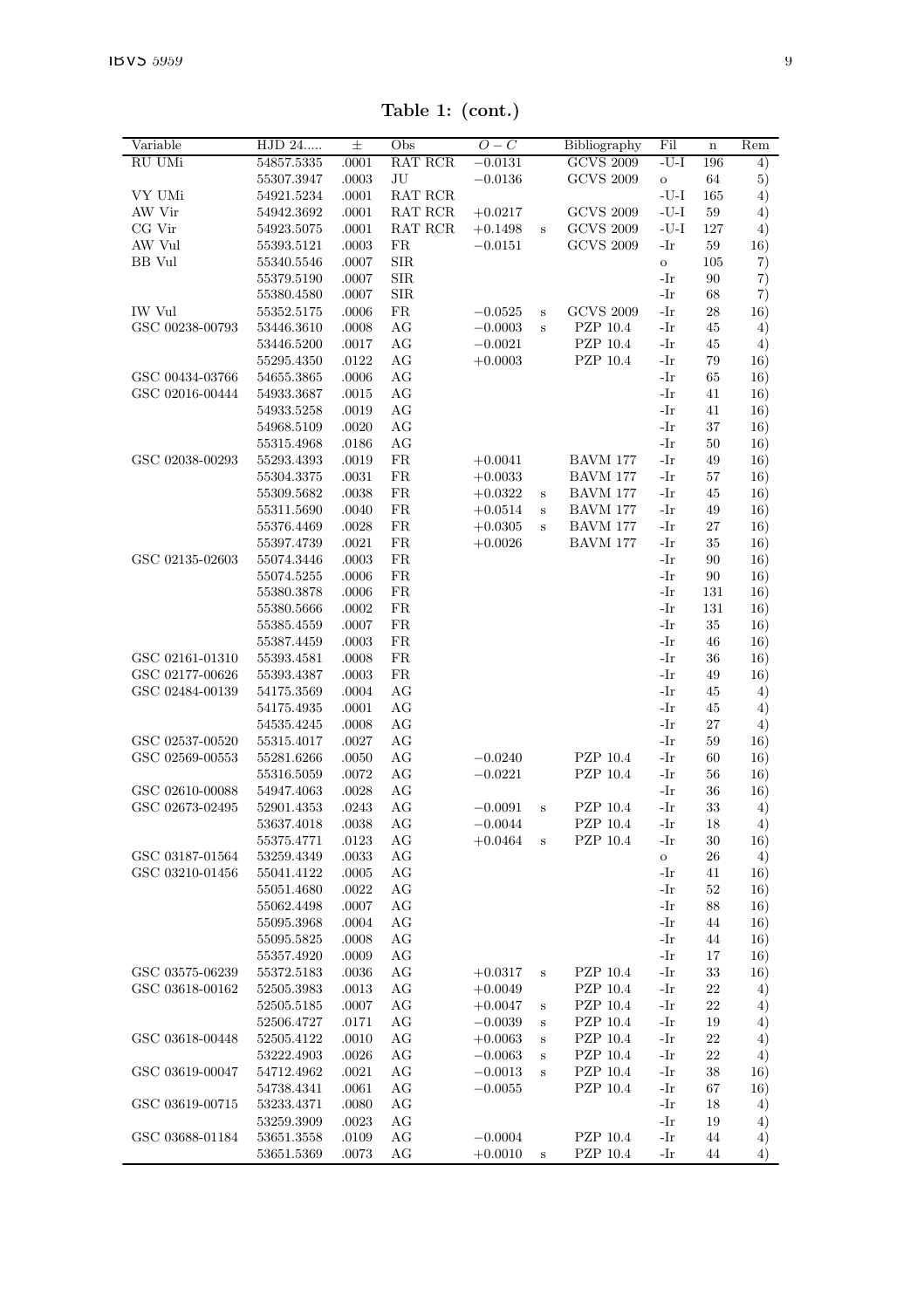Table 1: (cont.)

| Variable           | HJD 24                   | 士     | Obs | $O-C$       |              | Bibliography          | Fil          | $\mathbf n$ | Rem      |
|--------------------|--------------------------|-------|-----|-------------|--------------|-----------------------|--------------|-------------|----------|
| GSC 04009-00670    | 55049.4826               | .0265 | AG  | $+0.0046$   |              | <b>PZP</b> 10.4       | -Ir          | 37          | 16)      |
|                    | 55067.3938               | .0060 | AG  | $-0.0014$   |              | PZP 10.4              | -Ir          | 33          | 16)      |
|                    | 55074.3908               | .0160 | AG  | $-0.0034$   | $\bf S$      | PZP 10.4              | -Ir          | 40          | 16)      |
| GSC 04339-01166    | 54834.5872               | .0014 | AG  |             |              |                       | -Ir          | 169         | 16)      |
|                    | 55102.4011               | .0021 | AG  |             |              |                       | -Ir          | 119         | 16)      |
| GSC 04502-01040    | 55083.3455               | .0019 | AG  | $+0.0362$   | S            | IBVS 5700 No.60       | -Ir          | 79          | 16)      |
|                    | 55083.4846               | .0015 | AG  | $+0.0401$   |              | IBVS 5700 No.60       | -Ir          | 79          | 16)      |
| U-A2 1125-18642389 | 50671.5185               | .0047 | AG  |             |              |                       | $-Ir$        | 32          | 4)       |
|                    | 51035.4617               | .0060 | AG  |             |              |                       | $-Ir$        | 33          | 4)       |
|                    | 51390.4017               | .0044 | АG  |             |              |                       | -Ir          | 28          | 4)       |
|                    | 51413.5036               | .0039 | AG  |             |              |                       | -Ir          | 21          | 4)       |
| U-A2 1200-11760524 | 53992.3220               | .0022 | AG  |             |              |                       | -Ir          | 29          | 4)       |
|                    | 55376.5450               | .0008 | AG  |             |              |                       | -Ir          | 31          | 16)      |
| U-A2 1200-12680286 | 55060.4684               | .0014 | AG  | $-0.0137$   | S            | IBVS 5700 No.73       | -Ir          | 35          | 16)      |
|                    | 55076.3403               | .0013 | AG  | $-0.0141$   | S            | IBVS 5700 No.73       | -Ir          | 18          | 16)      |
|                    | 55084.4735               | .0006 | FR  | $-0.0154\,$ |              | IBVS 5700 No.73       | -Ir          | 60          | 16)      |
|                    | 55103.3221               | .0006 | AG  | $-0.0152$   | S            | IBVS 5700 No.73       | -Ir          | 22          | 16)      |
| U-A2 1275-15124020 | 55074.5424               | .0004 | AG  | $-0.0017$   |              | IBVS 5700 No.72       | -Ir          | 36          | 16)      |
|                    | 55372.4619               | .0032 | AG  | $-0.0005$   |              | IBVS 5700 No.72       | $-Ir$        | 33          | 16)      |
| U-A2 1275-15134722 | 55074.3953               | .0024 | AG  | $+0.0049$   |              | IBVS 5700 No.71       | -Ir          | 36          | 16)      |
| U-A2 1425-02081650 | 52135.4627               | .0012 | АG  | $+0.0041$   | $\bf S$      | IBVS 5700 No.65       | $\circ$      | 25          | 4)       |
|                    | 53382.3901               | .0005 | AG  | $+0.0020$   | $\mathbf{s}$ | IBVS 5700 No.65       | -Ir          | 47          | 4)       |
|                    | 53388.3683               | .0017 | AG  | $-0.0007$   |              | IBVS 5700 No.65       | -Ir          | 44          | 4)       |
|                    | 53388.5297               | .0018 | AG  | $-0.0009$   | $\mathbf{s}$ | IBVS 5700 No.65       | -Ir          | 44          | 4)       |
|                    | 53409.3823               | .0013 | AG  | $-0.0005$   |              | IBVS 5700 No.65       | -Ir          | 32          | 4)       |
|                    | 53716.3454               | .0005 | AG  | $-0.0013$   | S            | IBVS 5700 No.65       | -Ir          | 114         | 4)       |
|                    | 53716.5052               | .0003 | AG  | $-0.0032$   |              | IBVS 5700 No.65       | -Ir          | 114         | 4)       |
|                    | 53716.6642               | .0003 | AG  | $-0.0058$   | S            | IBVS 5700 No.65       | -Ir          | 114         | 4)       |
|                    | 55141.3818               | .0010 | AG  | $-0.0272$   | $\mathbf{s}$ | IBVS 5700 No.65       | -Ir          | 63          | 16)      |
|                    | 55141.5407               | .0014 | AG  | $-0.0300$   |              | IBVS 5700 No.65       | -Ir          | 63          | 16)      |
| U-A2 1500-01208912 | 55081.3660               | .0015 | AG  | $+0.0106$   | S            | IBVS 5900 No.6        | $-Ir$        | 46          | 16)      |
|                    | 55081.5111               | .0020 | AG  | $+0.0046$   |              | IBVS 5900 No.6        | -Ir          | 46          | 16)      |
|                    | 55154.3535               | .0035 | АG  | $+0.0071$   |              | IBVS 5900 No.6        | -Ir          | 45          | 16)      |
|                    | 55154.5073               | .0023 | AG  | $+0.0098$   | $\bf S$      | <b>IBVS 5900 No.6</b> | -Ir          | 45          | 16)      |
| U-B1 0903-0102370  | 54840.3678               | .0008 | AG  |             |              |                       | -Ir          | 63          | 16)      |
|                    | 54840.5116               | .0006 | AG  |             |              |                       | -Ir          | 63          | 16)      |
|                    | 54866.3356               | .0012 | AG  |             |              |                       | -Ir          | 59          | 16)      |
|                    | 54866.4803               | .0012 | AG  |             |              |                       | -Ir          | 59          | 16)      |
| U-B1 1031-0151441  | 54856.5126               | .0006 | AG  |             |              |                       | -Ir          | 59          | 16)      |
|                    | 55244.2802               | .0003 | AG  |             |              |                       | -Ir          | 14          | 16)      |
|                    | 55263.4448               | .0035 | AG  |             |              |                       | -Ir          | 23          | 16)      |
| U-B1 1041-0581206  | 53966.5033               | .0039 | AG  | $-0.0020$   |              | PZP 10.4              | -Ir          | 21          | 4)       |
|                    | 54001.3848               | .0013 | AG  | $+0.0008$   |              | PZP 10.4              | -Ir          | 25          | 4)       |
|                    | 54003.3218               | .0005 | АG  | $+0.0001$   | S            | PZP 10.4              | -Ir          | 38          | 4)       |
|                    | 54327.4722               | .0019 | AG  | $+0.0001$   |              | PZP 10.4              | -Ir          | 40          | 4)       |
|                    | 54663.5244               | .0007 | AG  | $-0.0011$   |              | PZP 10.4              | -Ir          | 43          |          |
| U-B1 1092-0472807  | 53566.4031               | .0038 | AG  |             |              |                       | -Ir          | 23          | 16)      |
|                    |                          | .0037 | AG  |             |              |                       | -Ir          | 19          | 4)       |
|                    | 53900.4360<br>54023.3528 | .0055 | AG  |             |              |                       | -Ir          | 18          | 4)<br>4) |
|                    |                          |       |     |             |              |                       | $-Ir$        | 68          |          |
| U-B1 1135-0102876  | 54508.3948               | .0008 | AG  |             |              |                       |              |             | 4)       |
|                    | 54857.2597               | .0007 | AG  |             |              |                       | -Ir<br>-Ir   | 55          | 16)      |
|                    | 54857.4229               | .0004 | AG  |             |              |                       |              | 55          | 16)      |
|                    | 54857.5847               | .0021 | AG  |             |              |                       | -Ir          | 55          | 16)      |
| U-B1 1179-0155111  | 54148.3648               | .0033 | AG  |             |              |                       | $-Ir$        | 30          | 4)       |
| U-B1 1183-0597128  | 52929.4712               | .0090 | AG  | $+0.0010$   |              | PZP 10.4              | -Ir          | 23          | 4)       |
|                    | 53217.5065               | .0024 | АG  | $+0.0040$   | S            | PZP 10.4              | $\circ$      | 18          | 4)       |
|                    | 53251.4815               | .0004 | AG  | $+0.0060$   |              | PZP 10.4              | $\mathbf{o}$ | 29          | 4)       |
|                    | 53254.4306               | .0037 | AG  | $+0.0009$   |              | PZP 10.4              | $\mathbf{o}$ | 20          | 4)       |
|                    | 53257.3853               | .0023 | AG  | $+0.0014$   |              | PZP 10.4              | $\circ$      | 24          | 4)       |
|                    | 53282.4961               | .0024 | AG  | $+0.0017$   | $\bf s$      | PZP 10.4              | -Ir          | 22          | 4)       |
|                    | 53601.5458               | .0018 | AG  | $+0.0003$   | $\bf S$      | PZP 10.4              | -Ir          | 30          | 4)       |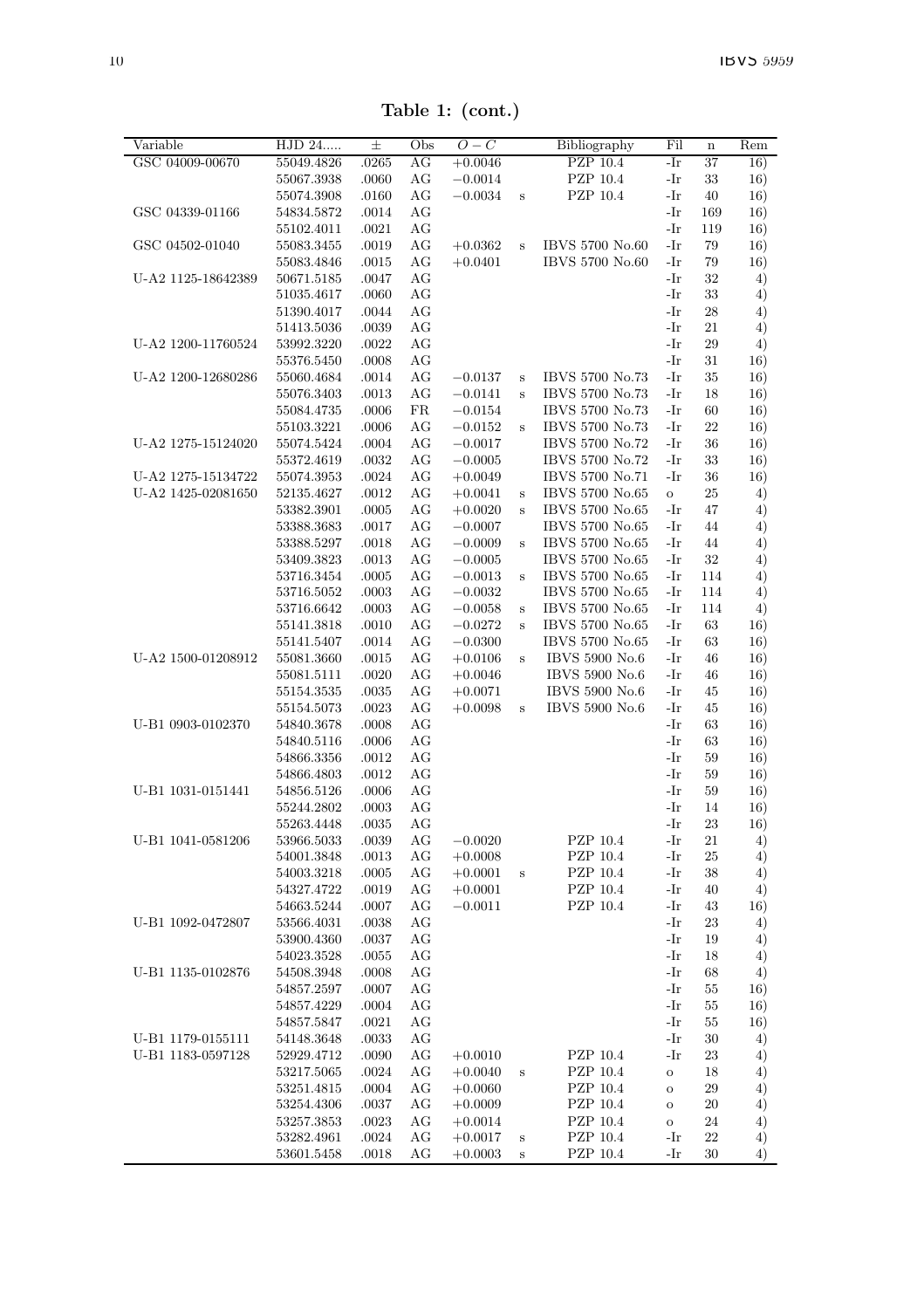| Variable                                                                         | HJD 24                   | 士              | Obs      | $O-C$     |         | Bibliography    | Fil   | $\bf n$ | Rem        |
|----------------------------------------------------------------------------------|--------------------------|----------------|----------|-----------|---------|-----------------|-------|---------|------------|
| U-B1 1183-0597128                                                                | 53607.4546               | .0011          | АG       | $+0.0008$ | S       | PZP 10.4        | -Ir   | 26      | $^{4)}$    |
|                                                                                  | 53613.3642               | .0012          | AG       | $+0.0020$ | $\rm s$ | PZP 10.4        | -Ir   | 31      | 4)         |
|                                                                                  | 53966.3856               | .0026          | AG       | $-0.0007$ |         | PZP 10.4        | -Ir   | 23      | 4)         |
| U-B1 1206-0055028                                                                | 54034.5913               | .0144          | AG       | $+0.0078$ |         | PZP 10.4        | -Ir   | 30      | 4)         |
|                                                                                  | 54055.4660               | .0143          | AG       | $+0.0080$ |         | PZP 10.4        | -Ir   | 49      | 4)         |
| U-B1 1257-0092393                                                                | 53386.3968               | .0021          | AG       | $+0.0012$ |         | PZP 10.4        | -Ir   | 38      | 4)         |
|                                                                                  | 53387.4385               | .0018          | AG       | $+0.0007$ |         | PZP 10.4        | -Ir   | 61      | $^{4)}$    |
|                                                                                  | 53388.4796               | $.0006$        | AG       | $-0.0004$ |         | PZP 10.4        | V     | 38      | 4)         |
|                                                                                  | 53410.3650               | .0038          | AG       | $-0.0015$ |         | PZP 10.4        | V     | 27      | 4)         |
|                                                                                  | 54085.4535               | .0001          | AG       | $-0.0058$ | S       | PZP 10.4        | -Ir   | 36      | 4)         |
|                                                                                  | 54085.7200               | .0009          | AG       | $+0.0001$ |         | PZP 10.4        | -Ir   | 36      | 4)         |
|                                                                                  | 54115.4229               | .0012          | AG       | $+0.0000$ |         | PZP 10.4        | -Ir   | 45      | 4)         |
| U-B1 1316-0383362                                                                | 54697.4063               | .0009          | AG       |           |         |                 | -Ir   | 62      | 16)        |
|                                                                                  | 54697.5716               | .0015          | AG       |           |         |                 | -Ir   | 62      | 16)        |
|                                                                                  | 54707.3635               | .0011          | AG       |           |         |                 | -Ir   | 22      | 16)        |
|                                                                                  | 5073.4607                | .0008          | AG       |           |         |                 | -Ir   | 49      | 16)        |
| U-B1 1332-0399848                                                                | 54697.4374               | .0005          | AG       |           |         |                 | -Ir   | 59      | 16)        |
|                                                                                  | 54697.5617               | .0007          | AG       |           |         |                 | -Ir   | 59      | 16)        |
| U-B1 1362-0458803                                                                | 55071.3623               | .0019          | AG       |           |         |                 | -Ir   | 42      | 16)        |
|                                                                                  | 55081.4520               | $.0029\,$      | AG       |           |         |                 | $-Ir$ | 54      | 16)        |
| U-B1 1383-0445772                                                                | 55042.4188               | .0024          | AG       |           |         |                 | -Ir   | 35      | 16)        |
|                                                                                  | 55042.5528               | .0005          | AG       |           |         |                 | -Ir   | 35      | 16)        |
| U-B1 1398-0469064                                                                | 54024.2965               | .0053          | AG       | $-0.0010$ | S       | PZP 10.4        | -Ir   | 34      | 4)         |
|                                                                                  | 54024.4616               | .0061          | AG       | $+0.0015$ |         | PZP 10.4        | -Ir   | 34      | 4)         |
|                                                                                  | 54663.4997               | .0073          | AG       | $+0.0000$ |         | PZP 10.4        | -Ir   | 23      | 16)        |
| U-B1 1400-0455467                                                                | 55098.5329               | .0020          | AG       |           |         |                 | -Ir   | 22      | 16)        |
| U-B1 1416-0454010                                                                | 53932.4514               | .0016          | AG       |           |         |                 | -Ir   | 24      | 4)         |
|                                                                                  | 54035.4035               | .0042          | AG       |           |         |                 | -Ir   | 35      | 4)         |
|                                                                                  | 54035.5588               | .0026          | AG       |           |         |                 | -Ir   | 35      | 4)         |
|                                                                                  | 54080.3789               | .0025          | AG       |           |         |                 | $-Ir$ | 46      | 4)         |
|                                                                                  | 54712.3648               | .0013          | AG       |           |         |                 | -Ir   | 38      | 16)        |
|                                                                                  | 54712.5224               | .0015          | AG       |           |         |                 | -Ir   | 38      | 16)        |
|                                                                                  | 54738.3812               | .0010          | AG       |           |         |                 | -Ir   | 67      | 16)        |
|                                                                                  | 54738.5365               | .0013          | AG       |           |         |                 | -Ir   | 67      | 16)        |
|                                                                                  | 55108.5163               | .0023          | AG       |           |         |                 | -Ir   | 44      | 16)        |
|                                                                                  | 55141.4228               | .0006          | FR       |           |         |                 | -Ir   | 98      | 16)        |
| U-B1 1440-0411990                                                                | 55068.4477               | .0032          | AG       | $-0.0513$ | $\rm s$ | IBVS 5700 No.54 | -Ir   | 45      | 16)        |
| U-B1 1441-0441871                                                                | 54798.3702               | .0017          | AG       |           |         |                 | -Ir   | 33      | 16)        |
|                                                                                  | 55039.4762               | .0008          | AG       |           |         |                 | -Ir   | 31      | 16)        |
|                                                                                  | 55141.4018               | .0019          | AG       |           |         |                 | -Ir   | 50      | 16)        |
|                                                                                  | 55141.5731               | .0010          | AG       |           |         |                 | -Ir   | 50      | 16)        |
| U-B1 1447-0060874                                                                | 53651.5124               | $.0042\,$      | AG       | $-0.0006$ |         | PZP 10.4        | -Ir   | 45      | 4)         |
|                                                                                  | 53654.6208               | .0018          | AG       | $-0.0092$ |         | PZP 10.4        | $-Ir$ | 50      | 4)         |
|                                                                                  | 54056.4053               | .0011          | AG       | $-0.0021$ | $\,$ s  | PZP 10.4        | -Ir   | 21      | 4)         |
|                                                                                  | 54115.3204               | .0034          | AG       | $+0.0023$ |         | PZP 10.4        | -Ir   | 49      | 4)         |
|                                                                                  | 54815.3947               | .0017          | AG       | $+0.0051$ |         | PZP 10.4        | -Ir   | 59      | 16)        |
|                                                                                  | 54829.4141               | .0030          | AG       | $-0.0019$ | $\rm s$ | PZP 10.4        | -Ir   | 48      | 16)        |
|                                                                                  | 55141.4220               | .0027          | AG       | $-0.0027$ |         | PZP 10.4        | -Ir   | 63      | 16)        |
| U-B1 1492-0009970                                                                | 54830.3796               | .0012          | AG       |           |         |                 | -Ir   | 130     | 16)        |
|                                                                                  |                          | .0015          | AG       |           |         |                 | -Ir   | 129     | 16)        |
|                                                                                  | 54830.5307               |                |          |           |         |                 |       |         | 16)        |
|                                                                                  | 55029.4963               | .0009          | AG       |           |         |                 | -Ir   | 44      |            |
|                                                                                  | 55058.3653               | .0018          | AG       | $+0.1020$ |         | AJ 133.1470     | -Ir   | 54      | 16)        |
|                                                                                  | 55096.6090               | $.0032\,$      | AG       | $+0.1176$ | S       | AJ 133.1470     | -Ir   | 48      | 16)        |
|                                                                                  | 55045.4938               | .0004          | AG       |           |         |                 | -Ir   | 61      | 16)        |
|                                                                                  | 54684.4375               | .0008          | AG       |           |         |                 | -Ir   | 60      | 16)        |
|                                                                                  | 54718.3715               | .0009          | AG       |           |         |                 | -Ir   | 63      | 16)        |
|                                                                                  | 54718.5284               | .0003          | AG       |           |         |                 | -Ir   | 62      |            |
|                                                                                  |                          |                |          |           |         |                 | -Ir   | 50      | 16)        |
| U-B1 1500-0005759<br>U-B1 1503-0282065<br>U-B1 1505-0372164<br>U-B1 1508-0029126 | 55058.5097<br>55029.4660 | .0010<br>.0004 | AG<br>AG | $+0.0001$ |         | IBVS 5900 No.5  | -Ir   | 43      | 16)<br>16) |
|                                                                                  | 55096.4069               | .0011          | AG       | $+0.0011$ | $\rm s$ | IBVS 5900 No.5  | -Ir   | 48      | 16)        |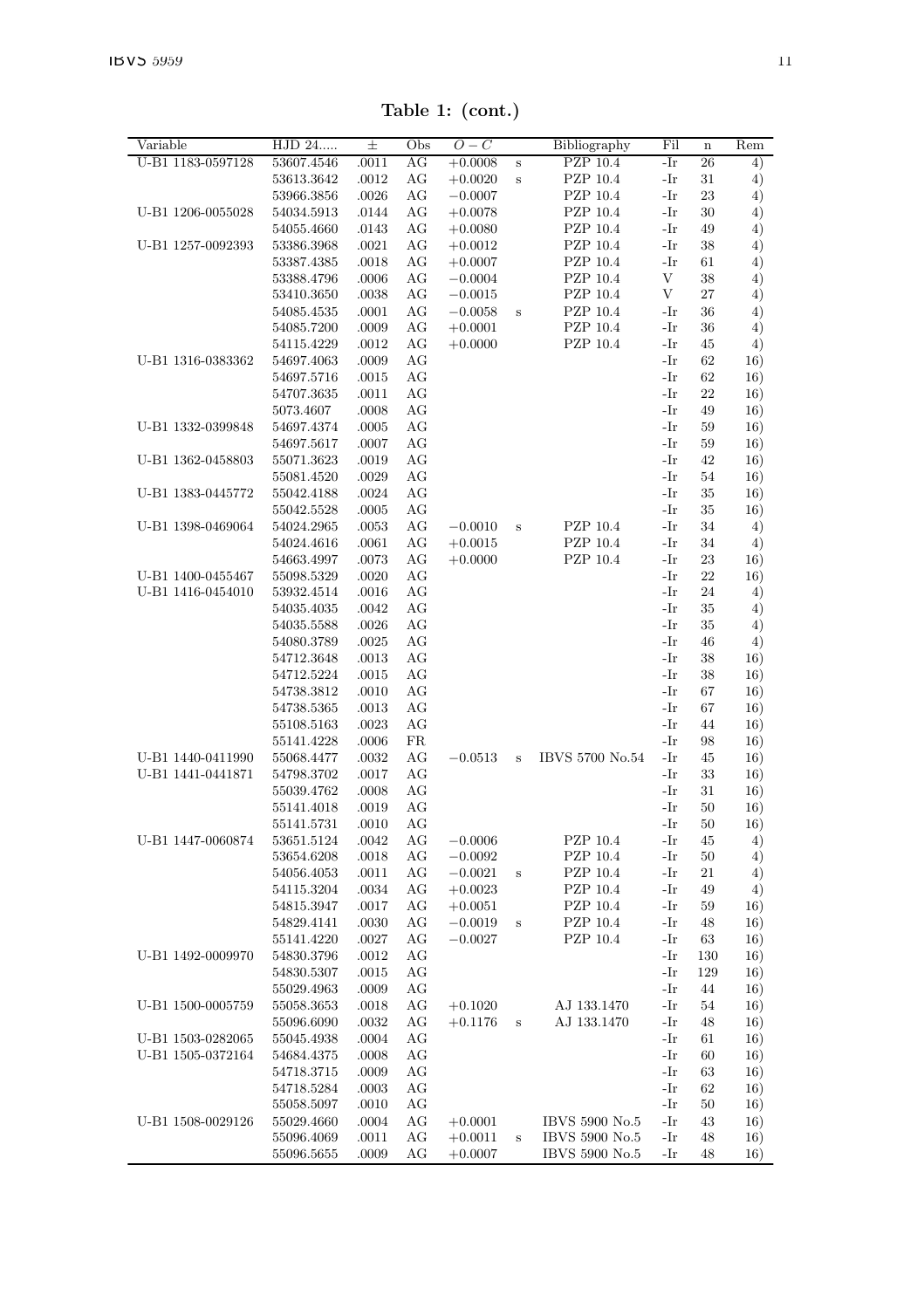| Variable          | HJD 24     | 士     | Obs | $O-C$     |   | Bibliography   | Fil | n  | Rem    |
|-------------------|------------|-------|-----|-----------|---|----------------|-----|----|--------|
| U-B1 1508-0029126 | 55108.3303 | .0013 | AG  | $-0.0006$ |   | IBVS 5900 No.5 | -Ir | 46 | 16)    |
|                   | 55108.4895 | .0014 | AG  | $-0.0004$ | s | IBVS 5900 No.5 | -Ir | 46 | 16)    |
|                   | 55374.5020 | .0022 | AG  | $+0.0017$ |   | IBVS 5900 No.5 | -Ir | 38 | 16)    |
| U-B1 1514-0040346 | 53671.4614 | .0189 | AG  |           |   |                | -Ir | 25 | 4)     |
|                   | 54388.3730 | .0020 | AG  |           |   |                | -Ir | 40 | 4)     |
|                   | 54388.6077 | .0021 | AG  |           |   |                | -Ir | 40 | $^{4}$ |
|                   | 55081.4766 | .0026 | AG  |           |   |                | -Ir | 46 | 16)    |
|                   | 55081.4766 | .0026 | AG  |           |   |                | -Ir | 46 | 16)    |
|                   | 55154.3110 | .0030 | AG  |           |   |                | -Ir | 45 | 16)    |
|                   | 55154.3110 | .0030 | AG  |           |   |                | -Ir | 45 | 16)    |
|                   | 55154.5402 | .0025 | AG  |           |   |                | -Ir | 45 | 16)    |
|                   | 55154.5402 | .0025 | AG  |           |   |                | -Ir | 45 | 16)    |

Table 1: (cont.)

Table 2: Times of maxima of pulsating stars

| Variable      | HJD 24     | $\pm$    | Obs             | $O-C$     | Bibliography       | Fil          | $\mathbf n$ | Rem   |
|---------------|------------|----------|-----------------|-----------|--------------------|--------------|-------------|-------|
| GP And        | 55101.288  | .000     | DIE             | $+0.004$  | <b>GCVS 2009</b>   | $\circ$      | 36          | 19)   |
|               | 55102.312  | .001     | DIE             | $+0.005$  | <b>GCVS 2009</b>   | $\circ$      | 93          | 19)   |
|               | 55102.391  | .001     | DIE             | $+0.005$  | <b>GCVS 2009</b>   | $\circ$      | 93          | 19)   |
|               | 55185.3214 | .0004    | WN              | $+0.0043$ | <b>GCVS 2009</b>   | $\mathbf{V}$ | 202         | 13)   |
|               | 55185.4002 | .0007    | WN              | $+0.0044$ | <b>GCVS 2009</b>   | $\mathbf V$  | 202         | 13)   |
|               | 55194.3704 | .0014    | WN              | $+0.0048$ | <b>GCVS 2009</b>   | V            | 65          | 13)   |
|               | 55244.2546 | .0060    | WN              | $+0.0041$ | <b>GCVS 2009</b>   | $\mathbf V$  | 58          | 13)   |
| WY Ant        | 54973.3600 | .0020    | <b>HND</b>      | $+0.0030$ | <b>GCVS 2009</b>   | $\mathbf{o}$ | 44          | 7)    |
|               | 54992.3150 | .0030    | <b>HND</b>      | $+0.0048$ | <b>GCVS 2009</b>   | $\circ$      | 46          | 7)    |
| CY Aqr        | 55063.4284 | .0003    | RDL             | $-0.0023$ | <b>GCVS 2009</b>   | $\circ$      | 111         | 14)   |
|               | 55063.4918 | .0001    | RDL             | $+0.0000$ | <b>GCVS 2009</b>   | $\circ$      | 111         | 14)   |
| V378 Aur      | 55307.3543 | .0030    | MZ              |           |                    | -Ir          | 140         | 5) 1) |
|               | 55308.3619 | .0050    | MZ              |           |                    | -Ir          | 73          | 5)    |
|               | 55311.3761 | .0030    | MZ              |           |                    | -Ir          | 234         | 5) 1) |
| SV Boo        | 55378.4597 | .0010    | MZ              | $+0.0049$ | <b>GCVS 2009</b>   | -Ir          | 92          | 5)    |
| TV Boo        | 55294.486  | .001     | AG              | $+0.081$  | <b>GCVS 2009</b>   | -Ir          | 152         | 16)   |
| UU Boo        | 55316.422  | .001     | AG              | $+0.228$  | $\rm GCVS$ 2009    | -Ir          | 56          | 16)   |
|               | 55353.4305 | .0035    | PGL             | $+0.2261$ | <b>GCVS 2009</b>   | $\mathbf{V}$ | 147         | 15)   |
| UY Boo        | 55311.5195 | .0028    | $_{\rm PGL}$    | $+0.0049$ | <b>BAVR 48,121</b> | $\mathbf{o}$ | 304         | 15)   |
|               | 55311.5200 | .0035    | PGL             | $+0.0054$ | <b>BAVR 48,121</b> | $\circ$      | 306         | 15)   |
| VY Boo        | 55309.4440 | .0020    | MZ              |           |                    | -Ir          | 134         | 5)    |
| WW Boo        | 55315.560  | $.001\,$ | AG              | $+0.144$  | <b>GCVS 2009</b>   | -Ir          | 50          | 16)   |
|               | 55353.4187 | .0009    | MZ              | $+0.1403$ | <b>GCVS 2009</b>   | -Ir          | 100         | 5)    |
| AE Boo        | 55311.3750 | .0040    | ${\rm FR}$      | $+0.0921$ | <b>GCVS 2009</b>   | -Ir          | 97          | 10)   |
| AY Boo        | 55294.336  | .001     | AG              | $+0.099$  | <b>GCVS 2009</b>   | -Ir          | 63          | 16)   |
| CM Boo        | 55310.369  | .001     | AG              | $-0.114$  | <b>GCVS 2009</b>   | -Ir          | 36          | 16)   |
| CQ Boo        | 55311.4878 | .0035    | PGL             | $-0.0550$ | <b>BAVR 48,189</b> | V            | 291         | 18)   |
|               | 55339.3934 | .0020    | MZ              | $-0.0559$ | <b>BAVR 48,189</b> | -Ir          | 107         | 5)    |
|               | 55339.4188 | .0020    | MZ              | $-0.0305$ | <b>BAVR 48,189</b> | -Ir          | 107         | 5)    |
| CS Boo        | 55352.4728 | .0028    | PGL             | $-0.0010$ | <b>IBVS 2855</b>   | V            | 225         | 18)   |
| UY Cam        | 55263.531  | .001     | AG              | $+0.072$  | <b>BAVR 49.41</b>  | -Ir          | 62          | 16)   |
| SX Cnc        | 55263.322  | .002     | SB              | $+0.184$  | <b>GCVS 2009</b>   | V            | 145         | 17)   |
|               | 55265.360  | .003     | SB              | $+0.181$  | <b>GCVS 2009</b>   | V            | 109         | 17)   |
| EF Cnc        | 55275.351  | .001     | AG              |           |                    | -Ir          | 18          | 16)   |
| EZ Cnc        | 55275.486  | .001     | AG              |           |                    | -Ir          | 27          | 16)   |
| RU CVn        | 55315.410  | .001     | AG              | $+0.003$  | <b>BAVR 52.89</b>  | -Ir          | 61          | 16)   |
| RZ CVn        | 55315.403  | .001     | AG              | $+0.146$  | <b>BAVR 48,189</b> | -Ir          | 61          | 16)   |
| SS CVn        | 55294.424  | .001     | AG              | $+0.156$  | <b>GCVS 2009</b>   | -Ir          | 154         | 16)   |
| RZ Cep        | 53620.3343 | .0005    | SG              | $+0.0852$ | <b>GCVS 2009</b>   | $-IrV$       | 68          | 6) 2) |
|               | 53620.3641 | .0003    | SG              | $+0.1150$ | <b>GCVS 2009</b>   | $-IrV$       | 68          | 6) 2) |
|               | 55382.4473 | .0030    | MZ              | $-0.0862$ | <b>GCVS 2009</b>   | -Ir          | 109         | 5) 3) |
| $S_{\rm Com}$ | 55310.510  | 001      | AC <sub>2</sub> | $+0.012$  | <b>SAC Vol 73</b>  | $-Ir$        | 40          | 16)   |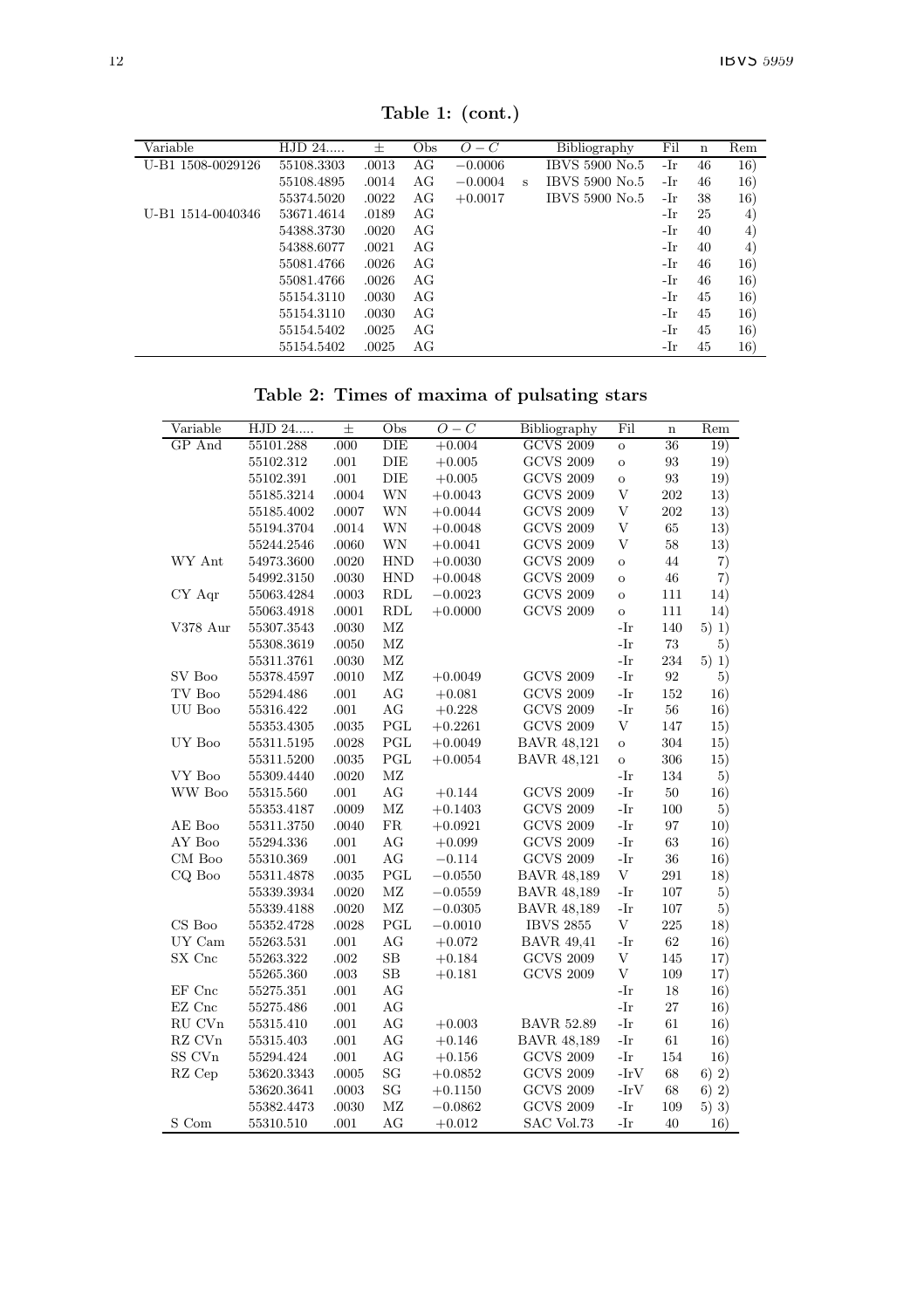Table 2: (cont.)

| Variable                                        | HJD 24     | $_{\pm}$ | Obs          | $O-C$     | Bibliography       | Fil          | $\mathbf n$ | Rem |
|-------------------------------------------------|------------|----------|--------------|-----------|--------------------|--------------|-------------|-----|
| $U$ Com                                         | 55310.513  | .001     | AG           | $+0.007$  | <b>BAVR 49,41</b>  | -Ir          | 40          | 16) |
| AG Com                                          | 55310.403  | .002     | AG           | $-0.007$  | <b>GCVS 2009</b>   | -Ir          | 40          | 16) |
| SU CrB                                          | 55340.433  | .001     | AG           | $+0.016$  | <b>GCVS 2009</b>   | -Ir          | 25          | 16) |
| TV CrB                                          | 55281.424  | .001     | AG           | $+0.002$  | <b>BAVR 49,105</b> | -Ir          | 58          | 16) |
| VX CrB                                          | 55067.3666 | .0003    | RAT RCR      |           |                    | $-U-I$       | 106         | 20) |
| XX Cyg                                          | 55125.2500 | .0015    | WN           | $+0.0021$ | <b>GCVS 2009</b>   | V            | 102         | 13) |
|                                                 | 55130.2419 | .0008    | WN           | $+0.0040$ | <b>GCVS 2009</b>   | V            | 71          | 13) |
| CD Del                                          | 55377.534  | .005     | AG           | $-0.014$  | <b>GCVS 2009</b>   | -Ir          | 25          | 16) |
| CH Del                                          | 55377.468  | .005     | AG           | $+0.067$  | <b>GCVS 2009</b>   | -Ir          | 28          | 16) |
| AV Dra                                          | 55357.439  | .003     | AG           | $+0.052$  | <b>GCVS 2009</b>   | -Ir          | 34          | 16) |
| BK Dra                                          | 55350.4329 | .0021    | PGL          | $+0.0700$ | <b>BAVR 46,1</b>   | V            | 122         | 18) |
| DD Dra                                          | 55353.421  | .001     | AG           | $-0.009$  | <b>BAVR 49,6</b>   | -Ir          | 120         | 16) |
| RR Gem                                          | 55223.3195 | .0021    | PGL          | $-0.0117$ | <b>BAVR 47,67</b>  | V            | 316         | 18) |
| GU Gem                                          | 54858.428  | .004     | FR           | $-0.116$  | <b>GCVS 2009</b>   | -Ir          | 44          | 16) |
| AR Her                                          | 55294.4135 | .0021    | PGL          | $+0.0301$ | <b>BAVR 52,3</b>   | V            | 235         | 18) |
|                                                 | 55311.3766 | .0028    | PGL          | $+0.0738$ | <b>BAVR 52,3</b>   | V            | 311         | 18) |
|                                                 | 55387.4901 | .0035    | PGL          | $+0.0498$ | <b>BAVR 52,3</b>   | V            | 303         | 15) |
|                                                 | 55388.4214 | .0021    | PGL          | $+0.0411$ | <b>BAVR 52,3</b>   | V            | 228         | 15) |
|                                                 | 55394.5183 | .0035    | PGL          | $+0.0283$ | <b>BAVR 52.3</b>   | $\mathbf{V}$ | 371         | 15) |
| GS Her                                          | 55372.513  | .002     | AG           | $-0.054$  | <b>GCVS 2009</b>   | -Ir          | 32          | 16) |
| GZ Her                                          | 55340.461  | .001     | AG           | $-0.100$  | <b>GCVS 2009</b>   | -Ir          | 26          | 16) |
| HN Her                                          | 55372.525  | .001     | AG           | $-0.158$  | <b>GCVS 2009</b>   | $-Ir$        | 32          | 16) |
| HP Her                                          | 55372.409  | .001     | AG           | $-0.027$  | <b>GCVS 2009</b>   | -Ir          | 32          | 16) |
| LN Her                                          | 55374.414  | .003     | AG           |           |                    | -Ir          | 35          | 16) |
| V633 Her                                        | 55337.4305 | .0010    | MZ           | $-0.0544$ | <b>GCVS 2009</b>   | -Ir          | 92          | 5)  |
| CZ Lac                                          | 55130.3324 | .0010    | WN           | $-0.1491$ | <b>BAVR 53,12</b>  | V            | 114         | 13) |
|                                                 | 55155.3811 | .0019    | WN           | $-0.1671$ | <b>BAVR 53,12</b>  | V            | 170         | 13) |
|                                                 | 55185.2065 |          | WN           |           | <b>BAVR 53,12</b>  | V            | 75          |     |
|                                                 |            | .0040    |              | $-0.1624$ |                    | V            | 197         | 13) |
|                                                 | 55194.2819 | .0023    | WN           | $-0.1629$ | <b>BAVR 53,12</b>  | V            |             | 13) |
| RR Leo<br>SZ Leo                                | 55294.3323 | .0014    | PGL<br>AG    | $+0.0049$ | A&A 476.307 2007   |              | 108         | 18) |
|                                                 | 55280.555  | .002     |              | $-0.171$  | <b>BAVR 49,105</b> | -Ir<br>-Ir   | 105         | 16) |
| WW Leo                                          | 55295.376  | .001     | AG<br>AG     | $+0.038$  | <b>GCVS 2009</b>   | -Ir          | 68<br>100   | 16) |
| AQ Leo                                          | 55280.553  | .001     |              | $+0.099$  | <b>GCVS 2009</b>   |              |             | 16) |
| BS Leo                                          | 55265.4598 | .0030    | MZ           | $-0.0037$ | <b>GCVS 2009</b>   | -Ir          | 83          | 5)  |
| CM Leo                                          | 55293.3718 | .0030    | ΜZ           | $-0.0022$ | <b>GCVS 2009</b>   | -Ir          | 135         | 5)  |
|                                                 | 55310.3679 | .0020    | MZ           | $-0.0075$ | <b>GCVS 2009</b>   | -Ir          | 108         | 5)  |
| DM Leo                                          | 55288.4021 | .0040    | MZ           |           |                    | -Ir          | 151         | 5)  |
|                                                 | 55297.3883 | .0040    | MZ           |           |                    | $-Ir$        | 92          | 5)  |
|                                                 | 55306.3746 | .0040    | MZ           |           |                    | -Ir          | 70          | 5)  |
| SZ Lyn                                          | 55303.4269 | .0023    | WN           | $+0.0303$ | <b>GCVS 2009</b>   | V            | 92          | 13) |
| TW Lyn                                          | 55280.352  | .001     | AG           | $+0.058$  | <b>GCVS 2009</b>   | -Ir          | 51          | 16) |
| AN Lyn                                          | 55311.4327 | .0021    | PGL          |           |                    | $\circ$      | 290         | 15) |
| BE Lyn                                          | 55304.3341 | .0015    | WN           |           |                    | V            | 70          | 13) |
|                                                 | 55306.3510 | .0014    | PGL          |           |                    | $\circ$      | 707         | 15) |
|                                                 | 55310.3759 | .0009    | WN           |           |                    | V            | 110         | 13) |
| CN Lyr                                          | 55353.4226 | .0069    | PGL          | $-0.0067$ | A&A 476.307 2007   | V            | 432         | 15) |
| DD Lyr                                          | 55375.4231 | .0010    | MZ           | $-0.1603$ | <b>GCVS 2009</b>   | -Ir          | 98          | 5)  |
| EX Lyr                                          | 55384.4592 | .0040    | MZ           | $-0.0794$ | <b>GCVS 2009</b>   | -Ir          | 94          | 5)  |
| DY Peg                                          | 55185.2524 | .0006    | WN           | $-0.0101$ | <b>GCVS 2009</b>   | V            | 55          | 13) |
|                                                 | 55189.1908 | .0027    | WN           | $-0.0097$ | <b>GCVS 2009</b>   | V            | 41          | 13) |
|                                                 | 55192.1799 | .0008    | WN           | $-0.0106$ | <b>GCVS 2009</b>   | V            | 172         | 13) |
|                                                 | 55192.2538 | .0013    | WN           | $-0.0096$ | <b>GCVS 2009</b>   | V            | 172         | 13) |
|                                                 | 55378.5066 | .0021    | PGL          | $-0.0105$ | <b>GCVS 2009</b>   | V            | 106         | 15) |
|                                                 | 55225.3287 | .0021    | PGL          | $+0.0584$ | <b>GCVS 2009</b>   | V            | 229         | 18) |
|                                                 |            |          |              |           | <b>GCVS 2009</b>   | V            | 58          | 13) |
|                                                 | 55265.3305 | .0008    | WN           | $+0.0585$ |                    |              |             |     |
|                                                 | 55265.3369 | .0010    | MZ           | $+0.0922$ | <b>GCVS 2009</b>   | -Ir          | 90          | 5)  |
|                                                 | 55340.4154 | .0010    | MZ           | $+0.1028$ | <b>GCVS 2009</b>   | -Ir          | 100         | 5)  |
|                                                 | 55258.3266 | .0035    | $_{\rm PGL}$ | $-0.0346$ | <b>GCVS 2009</b>   | V            | 299         | 18) |
| AR Per<br>$V378$ Per<br><b>BH</b> Ser<br>TU UMa | 55293.4597 | .0005    | QU           | $-0.0340$ | <b>GCVS 2009</b>   | V            | 112         | 6)  |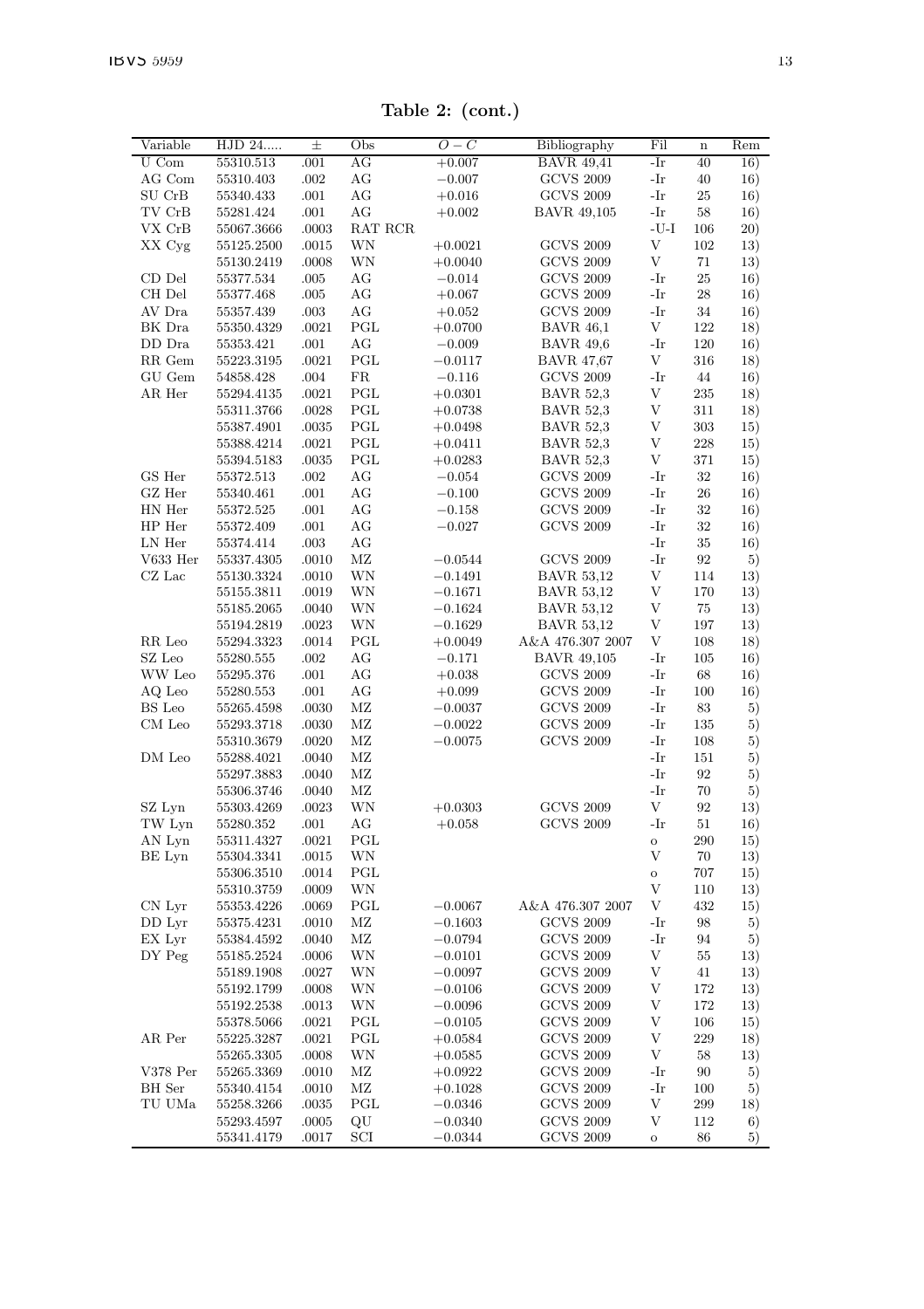| Variable           | HJD 24     | $\pm$ | $\overline{Obs}$ | $O-C$     | Bibliography       | Fil   | $\mathbf n$ | Rem |
|--------------------|------------|-------|------------------|-----------|--------------------|-------|-------------|-----|
| UU UMa             | 55311.528  | .001  | AG               | $+0.013$  | <b>GCVS 2009</b>   | $-Ir$ | 140         | 16) |
| UZ UMa             | 55263.423  | .003  | AG               | $+0.003$  | <b>GCVS 2009</b>   | -Ir   | 60          | 16) |
| AE UMa             | 55259.4108 | .0014 | PGL              | $+0.0061$ | <b>BAVR 48.189</b> | V     | 306         | 18) |
| AE UMa             | 55293.3826 | .0010 | ALH              | $+0.0012$ | <b>BAVR 48.189</b> | V     | 94          | 8)  |
|                    | 55293.4752 | .0007 | ALH              | $+0.0078$ | <b>BAVR 48,189</b> | V     | 94          | 8)  |
|                    | 55302.3318 | .0009 | <b>WN</b>        | $+0.0046$ | <b>BAVR 48.189</b> | V     | 49          | 13) |
|                    | 55303.3591 | .0014 | WN               | $-0.0003$ | <b>BAVR 48.189</b> | V     | 53          | 13) |
|                    | 55304.3959 | .0007 | WN               | $+0.0043$ | <b>BAVR 48.189</b> | V     | 180         | 13) |
|                    | 55304.4775 | .0010 | WN               | $-0.0001$ | <b>BAVR 48,189</b> | V     | 180         | 13) |
|                    | 55305.3388 | .0007 | WN               | $+0.0010$ | <b>BAVR 48.189</b> | V     | 163         | 13) |
|                    | 55305.4238 | .0014 | WN               | $+0.0000$ | <b>BAVR 48.189</b> | V     | 163         | 13) |
|                    | 55309.3848 | .0008 | WN               | $+0.0042$ | <b>BAVR 48.189</b> | V     | 60          | 13) |
|                    | 55310.4124 | .0019 | <b>WN</b>        | $-0.0004$ | <b>BAVR 48,189</b> | V     | 63          | 13) |
|                    | 55311.3662 | .0007 | ALH              | $+0.0073$ | <b>BAVR 48,189</b> | V     | 75          | 8)  |
|                    | 55311.4488 | .0005 | ALH              | $+0.0038$ | <b>BAVR 48.189</b> | V     | 75          | 8)  |
| AX UMa             | 55311.367  | .001  | AG               | $-0.191$  | <b>GCVS 2009</b>   | -Ir   | 35          | 16) |
| MO UMa             | 55311.443  | .001  | AG               | $-0.085$  | <b>GCVS 2009</b>   | $-Ir$ | 35          | 16) |
| GSC 02671-02149    | 54697.433  | .001  | AG               |           |                    | -Ir   | 38          | 16) |
|                    | 54697.551  | .001  | AG               |           |                    | $-Ir$ | 38          | 16) |
| GSC 02977-00238    | 55265.3638 | .0009 | WN               |           |                    | V     | 235         | 13) |
|                    | 55265.4401 | .0010 | WN               |           |                    | V     | 235         | 13) |
|                    | 55265.5150 | .0022 | WN               |           |                    | V     | 235         | 13) |
|                    | 55293.3068 | .0010 | WN               |           |                    | V     | 143         | 13) |
|                    | 55293.3822 | .0011 | WN               |           |                    | V     | 143         | 13) |
|                    | 55303.3300 | .0008 | WN               |           |                    | V     | 47          | 13) |
|                    | 55309.3292 | .0010 | WN               |           |                    | V     | 54          | 13) |
| GSC 03197-00817    | 54312.502  | .003  | AG               |           |                    | -Ir   | 26          | 4)  |
|                    | 55032.441  | .005  | AG               |           |                    | -Ir   | 44          | 16) |
| GSC 03755-00845    | 55265.2903 | .0008 | WN               |           |                    | V     | 53          | 13) |
|                    | 55266.2808 | .0011 | WN               |           |                    | V     | 166         | 13) |
|                    | 55266.3577 | .0005 | WN               |           |                    | V     | 166         | 13) |
|                    | 55279.2934 | .0004 | WN               |           |                    | V     | 111         | 13) |
| U-A2 1200-07442272 | 55281.488  | .002  | AG               |           |                    | -Ir   | 55          | 16) |
| U-A2 1425-00752967 | 55074.494  | .002  | AG               | $-0.037$  | IBVS 5700 No.59    | $-Ir$ | 37          | 16) |
| U-B1 1646-0035146  | 54834.466  | .005  | AG               |           |                    | $-Ir$ | 169         | 16) |

Table 2: (cont.)

#### Observers:

| AG:  | Agerer, F., Tiefenbach         |
|------|--------------------------------|
| ALH: | Alich, K., Schaffhausen (CH)   |
| DIE: | Dietrich, M., Radebeul         |
| FR:  | Frank, P., Velden              |
| GB:  | Gröbel, R., Eckental           |
| HND. | Hund, F., Hakos Farm (Namibia) |
| JU:  | Jungbluth, Dr. H., Karlsruhe   |
| MS:  | Moschner, W., Lennestadt       |
| MZ:  | Maintz, Dr. G., Bonn           |
| PGL: | Pagel, Dr. L., Klockenhagen    |
| QU:  | Quester, W., Esslingen         |
| RAT: | Rätz, M., Herges-Hallenberg    |
| RCR: | Rätz, K., Herges-Hallenberg    |
| RDL: | Rudolph, E., Jena              |
| SB:  | Steinbach, Dr. H., Neu-Anspach |
| SCI: | Schmidt, U., Karlsruhe         |
| SG:  | Sterzinger, P., Wien (A)       |
| SIR: | Schirmer, J., Willisau (CH)    |
| WN:  | Wischnewski, M., Wennigsen     |
| WTR: | Walter, F., München            |
|      |                                |